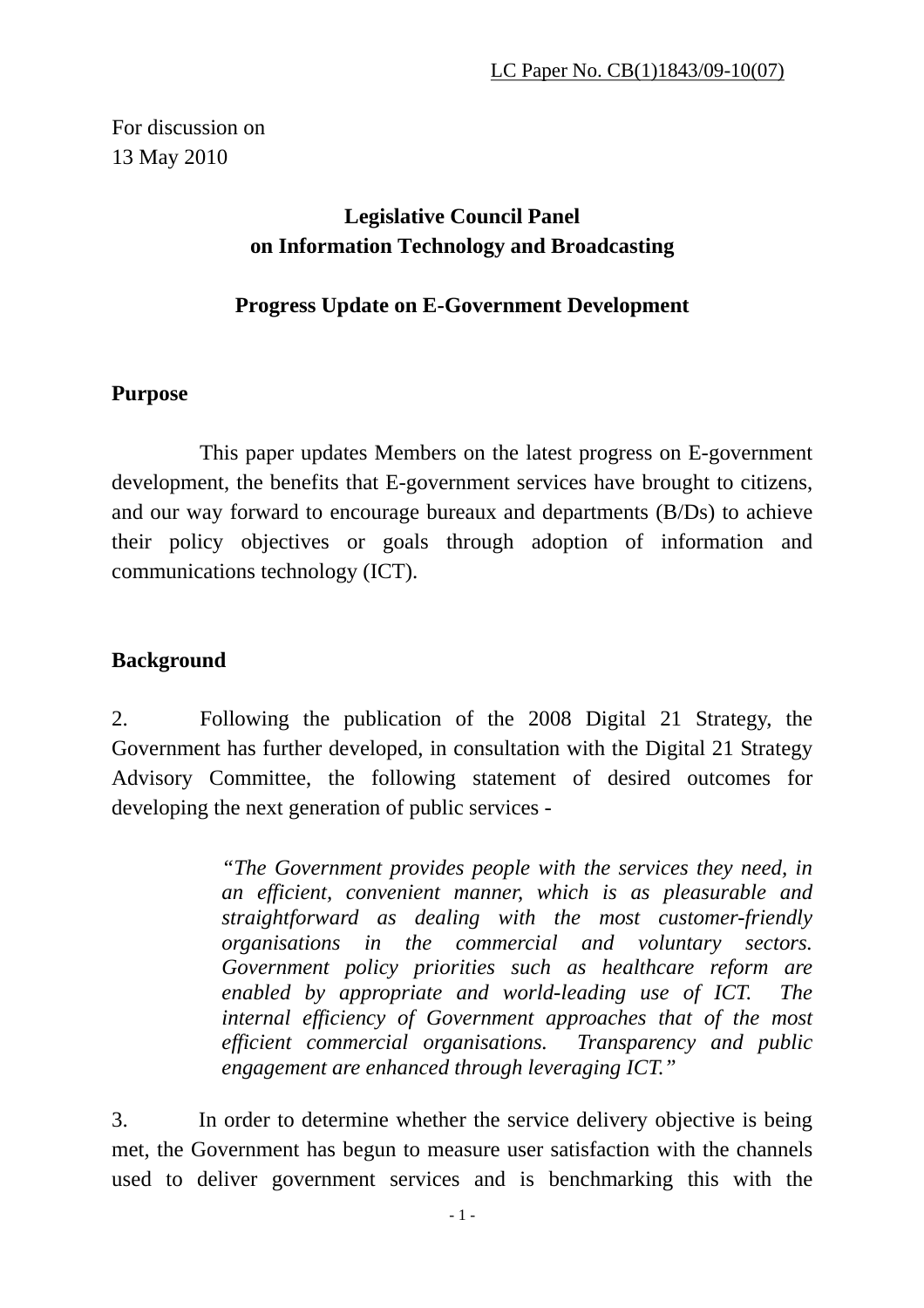satisfaction level achieved by leading commercial organisations. We will adopt this as the Key Performance Indicator for this objective.

4. This paper updates Members on the development of the E-government programme, highlighting -

- Achievements since May 2009 when we last briefed Members on the progress of major E-government initiatives;
- The Pan-Government IT Strategy being mapped out by the Office of the Government Chief Information Officer (OGCIO) and its strategic components; and
- Forthcoming major E-government projects.

### **Achievements in Past Year**

 $\overline{a}$ 

5. We have made good progress on the implementation of E-government programme in the past year. Achievements include -

- The one-stop portal, GovHK, has continued to deliver a high-level of user satisfaction, and has won awards<sup>1</sup> for its design, services and accessibility features among E-government services locally; the revamped GovHK and its mobile/accessible version have been launched in March 2010 to enhance the user experience as well as mobile accessibility;
- A pilot scheme on paper-less meeting has been launched;
- More E-procurement initiatives have been rolled out to users in three pilot departments and suppliers;
- The Electronic Health Record (eHR) Office has been set up to take forward the development of eHR;
- The Road Cargo System has been launched to start a trial run to facilitate seamless customs clearance at the land boundary;

<sup>&</sup>lt;sup>1</sup> Awards include - a) Silver Award for Best Public Service Application in Hong Kong ICT Awards 2009 b) Excellence Award in Web Care Award 2009

c) Recommended Website in 2009 Meritorious Website Contest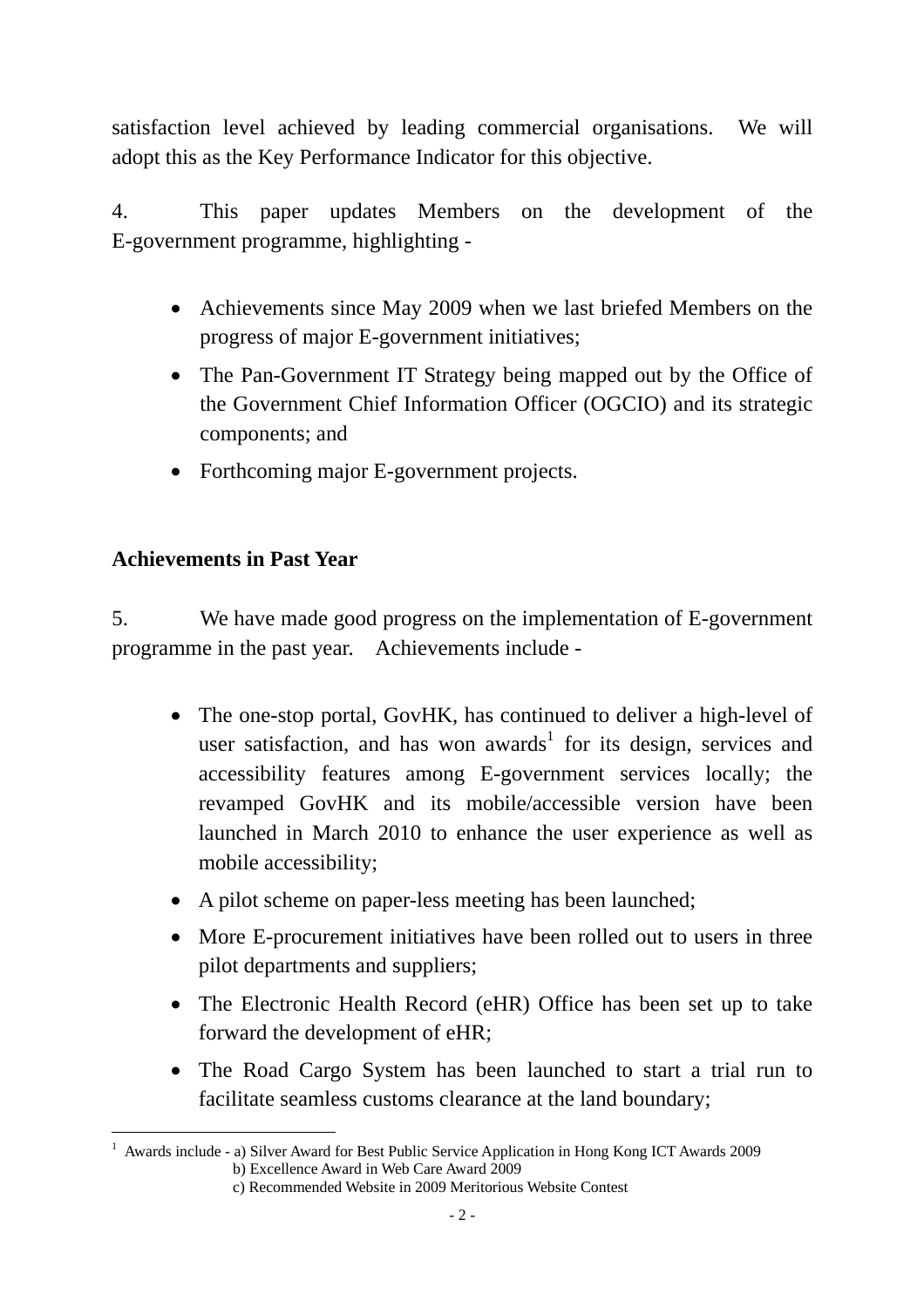- The pilot scheme on Express e-Channel at the Lo Wu Immigration Control Point is well received by the public, and will be considered for further extension;
- Development of the Client Information System was completed and the system will be launched in June 2010 to facilitate effective social welfare services;
- The Government Financial Management Information System (GFMIS) is in full production use;
- The online applications for incorporation of companies and filing of company documents are being implemented for service rollout in 2010-11; and
- The design of the One-Stop Shop IT system to provide one-stop services to job-seekers was completed and the one-stop services will be launched in early 2011.
- 6. Further details on these achievements are included in **Annex 1**.

### **Pan-Government IT Strategy**

7. Our policy objectives are to maintain a small and efficient Government, promote business opportunities in the private sector, deliver citizen-centric services with strong emphasis on customer engagement and joined-up services, and promote the use of green ICT technologies. Having regard to these policy goals, we see several change drivers which will shape the development of E-government.

- Users of government services increasingly wish to see joined up services, and to be able to access the services they require without needing to understand the structure of the Government;
- The growth and development of ubiquitous network computing create opportunities for the Government to make greater use of common and shared systems, infrastructure and data, in order to reduce the cost, time and environmental impact involved in delivering enhanced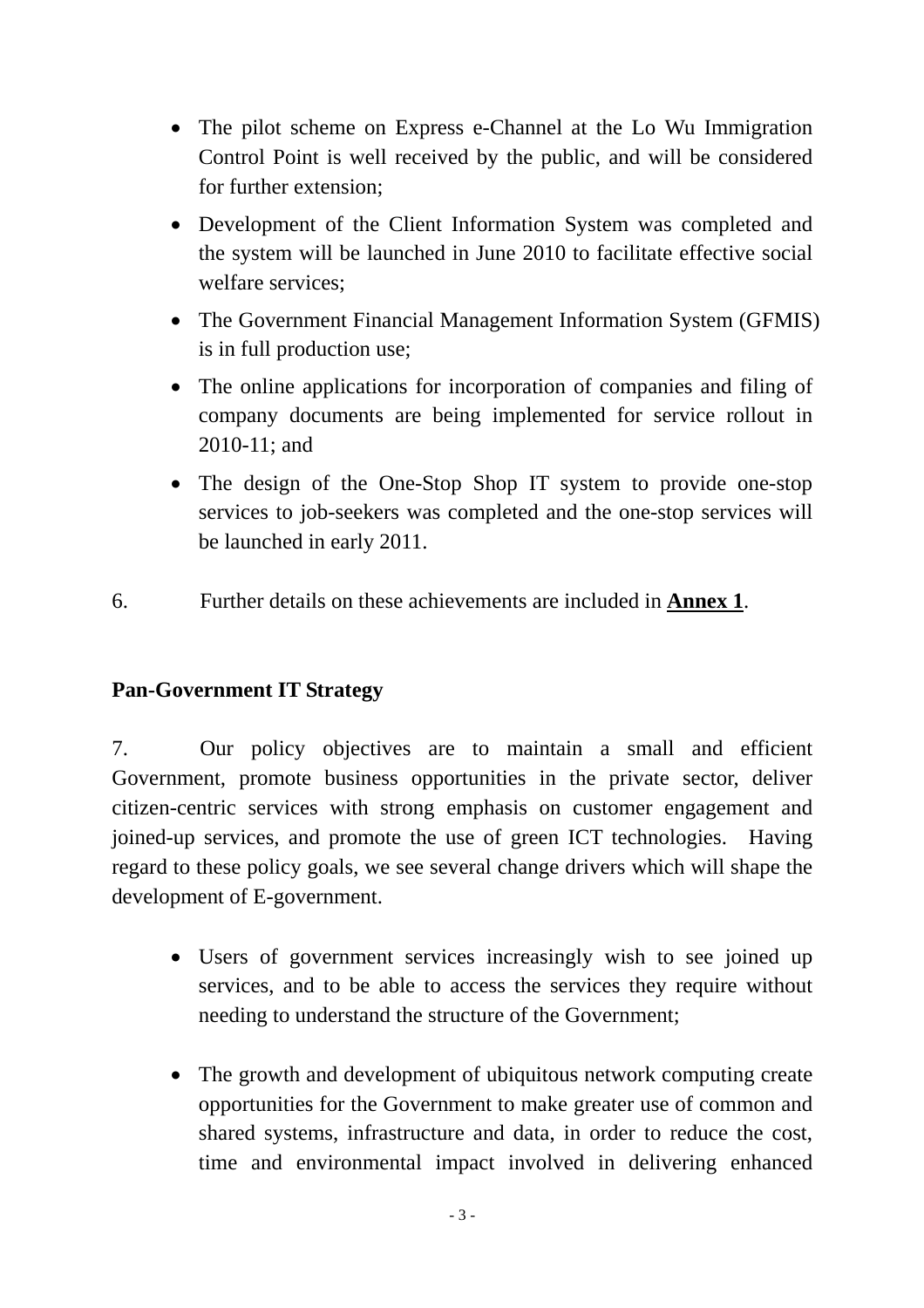systems, and to enable enhanced collaboration among B/Ds for better efficiency for the delivery of joined-up citizen-centric services;

- The use of social computing tools is growing very rapidly, especially among younger members of the community. These platforms provide an opportunity for Government to interact more effectively with these members of the community both to engage them in policymaking and as part of the strategy for delivering relevant public services; and
- There is a growing role for ICT to reduce the environmental impact of government activity, for instance by reducing the use of paper within the Government and by reducing the carbon footprint of government ICT activities.

8. Taking the above into consideration, we are formulating a Pan-Government IT Strategy to provide overarching IT direction and strategy to B/Ds, and to determine what IT initiatives should be taken by the OGCIO, and which by B/Ds. This strategy will address five main areas - governance on IT investments, IT-enabled business transformation, information and data management, technology architecture and infrastructure, and human resources. Many aspects of the strategy are already in place, and we will progressively enhance the strategy to reflect the key drivers of change. We aim to complete the first phase of strategy enhancement in time for relevant projects to be considered in 2010-11. More details on the scope of the strategy are included in **Annex 2**.

### **Forthcoming OGCIO Initiatives**

9. We will take forward initiatives in line with the Pan-Government IT Strategy to enhance efficiency, facilitate collaboration and pave way for the next generation of E-government services.

### *Further Development of GovHK*

10. The revamped website launched in March makes it easier for users to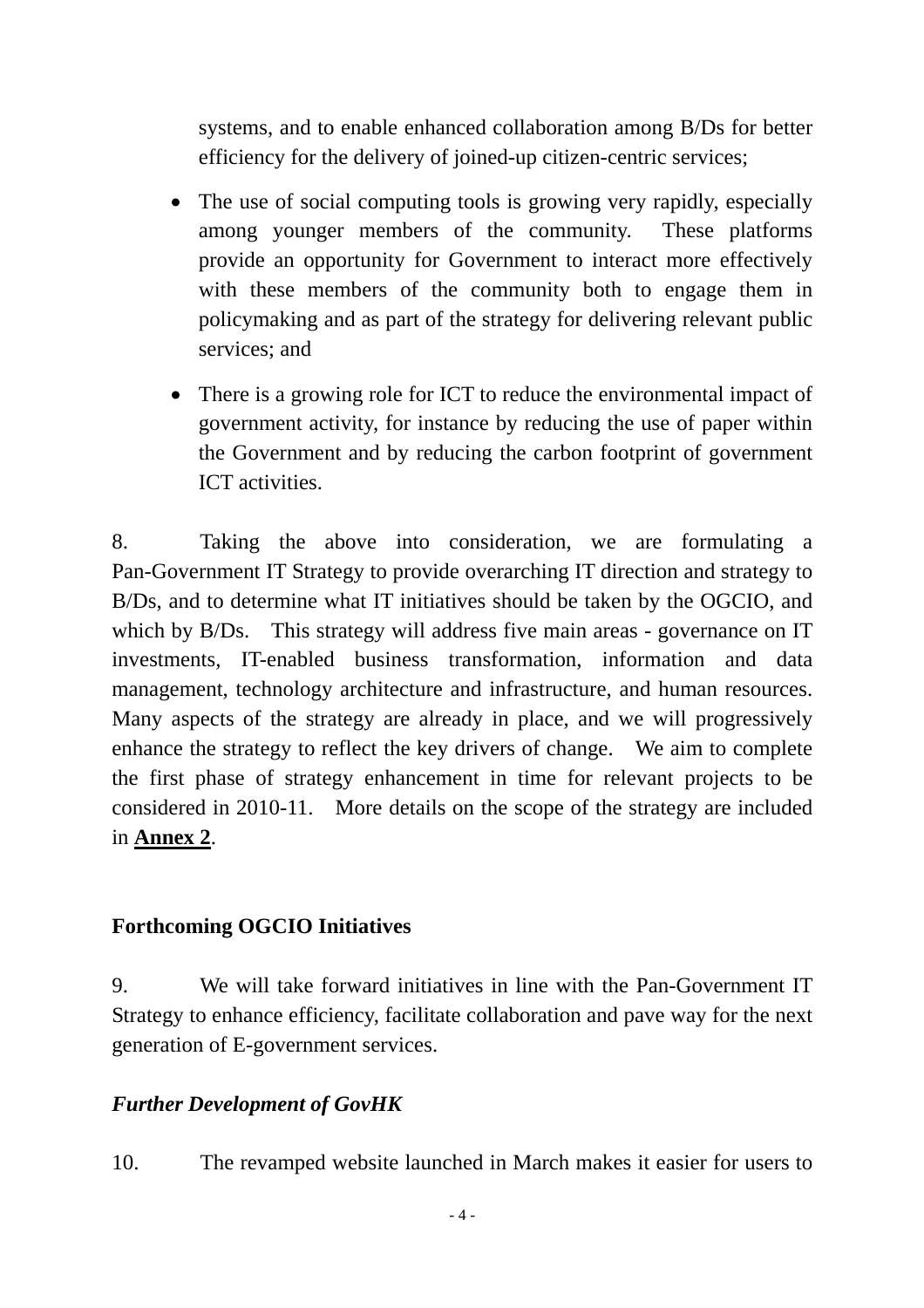accomplish the task that they had in mind when deciding to visit the site. The next stage of enhancement is to develop a personalised version of the site (MyGovHK). This will make it easier for citizens to use the services that are most relevant to them, and will enable us to make personalised suggestions on additional services that they might find useful. By late 2010, we intend to provide a personalised homepage, e-alert and easy sign-on function for users to access different online public services via an integrated user account. We will continue to enhance the personalisation features progressively thereafter.

11. The new mobile version of GovHK is more convenient for users who are browsing via mobile phones, but it does not yet support all the transactions that users might require, nor does it take advantage of smartphone features such as the camera, global positioning system, local storage and push notifications. We propose to develop downloadable GovHK applications for popular smartphone operating systems in order to provide a richer experience for mobile users. We hope to develop the first such application later this year, and are currently planning the features to be included in the first release. We will progressively add more features, and develop additional applications for other mobile devices. To further support mobile services, we also envisage a common SMS gateway and mobile payment system; we will commence feasibility studies on these initiatives during 2010-11. We will also work with B/Ds to minimise the complexity involved in connecting their back-end systems to the mobile interface.

12. GovHK already has a channel on YouTube and a Twitter presence. We will continue to enhance the use we make of social media to reach GovHK clients.

### *Next-generation Government Communications Infrastructure*

13. In 2009, the OGCIO completed a study to formulate the development strategy for the next generation communications infrastructure, taking into account business needs, industry and technology developments, and transitional arrangements based on the existing government network infrastructure ("the NGCI study"). The study concluded, among other things, that the Government should adopt a Unified Communications and Collaboration Services Strategy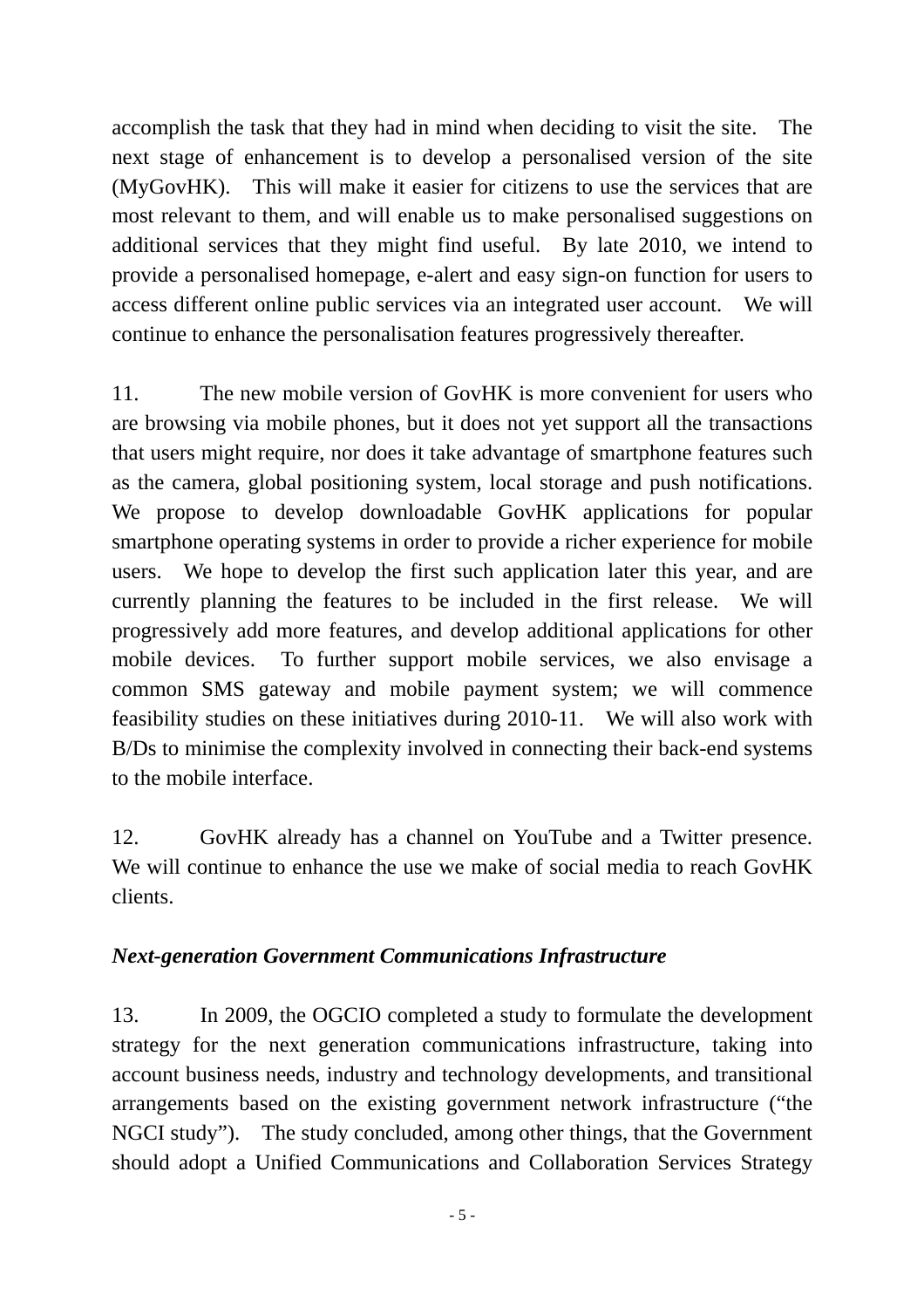with phased implementation to enable the Government to cope with modern communications needs. The relevant recommendations will be subsumed under the Pan-Government IT Strategy, either as specific projects or further detailed studies on the longer term proposals. New initiatives arising from the NGCI study will be made around mid-2010.

14. Riding on the initiatives arising from the NGCI study, we will also develop common services for use by B/Ds to achieve economy of scale as well as to enhance consistency of customer experience and facilitate collaboration across B/Ds. During 2010, we expect to complete the development of frameworks for Human Resource Management, Collaboration and Electronic Information Management which will specify the common services to be provided, as well as providing a mechanism for B/Ds to develop adjunct systems to meet any unique needs.

### *E-engagement*

15. Different B/Ds, as well as individual government officials, have conducted a wide variety of e-engagement activities on different policy initiatives from time to time, e.g. online surveys, writing blogs, collecting feedback through Facebook, participating in live web chats, hosting dedicated websites and/or discussion forums to consult the public on specific issues, exchanging emails with the public and webcasting. We are studying overseas practices on public engagement using social media tools, and we will draw reference from these practices as applicable.

### *Reuse of Public Sector Information*

16. Government and public bodies hold and publish a wealth of public sector information (PSI) such as traffic-related, weather and geospatial information. However this is not always published in a form, or on terms, which facilitate third-parties adding value to it, for instance by combining it with other data or disseminating it through additional channels. In order to help us develop a policy framework that could better facilitate the reuse of public sector information, we will conduct a pilot in 2010-11 and will review the case for a more general policy framework in the light of the value generated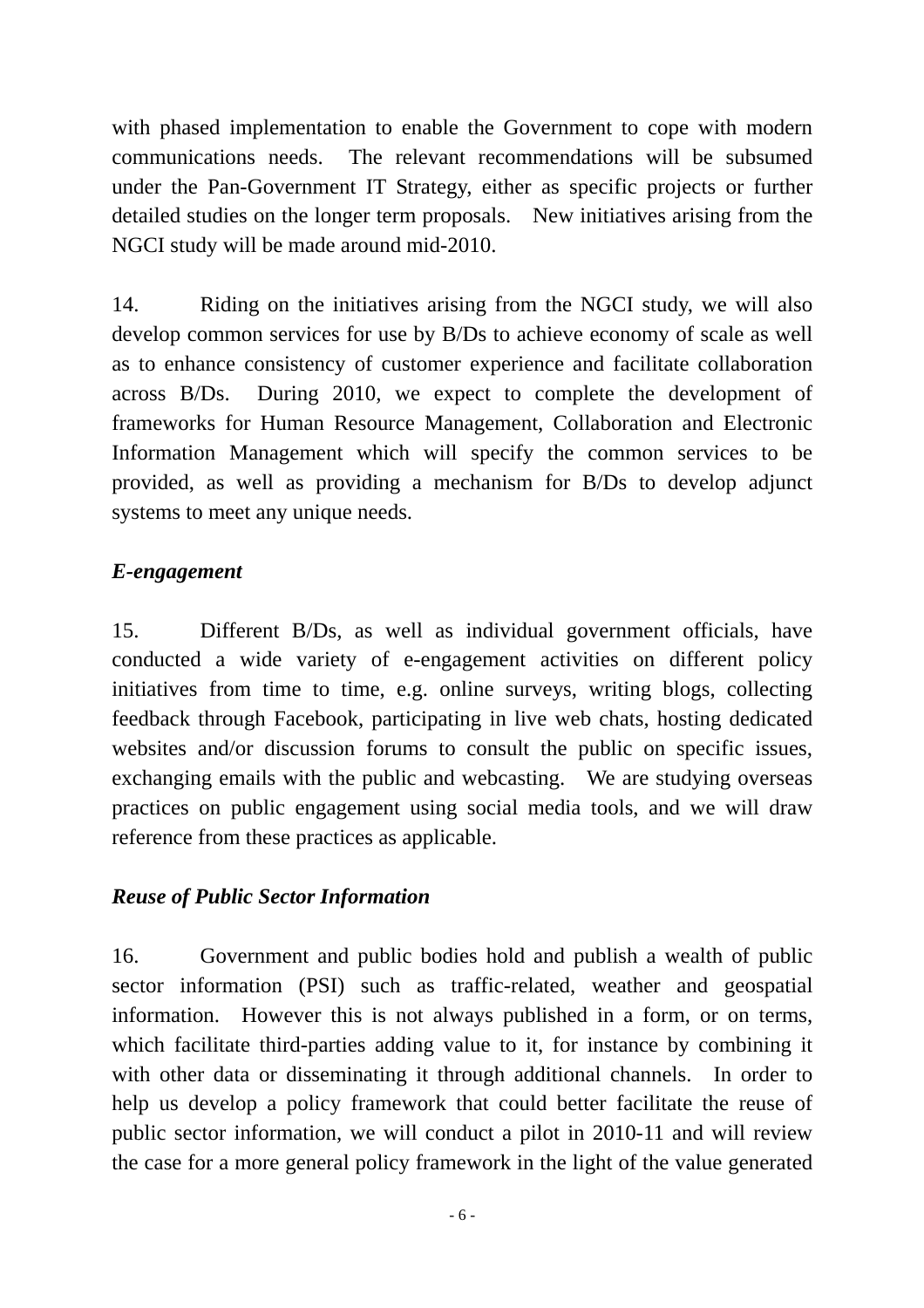by the pilot.

## **Forthcoming Major Departmental Initiatives**

17. At the departmental level, many B/Ds have already moved towards the citizen-centric mode of public service delivery and the use of electronic channel is gradually becoming more popular (see **Annex 3)**. In the meantime, some B/Ds are going to implement E-government initiatives to further enhance their public service delivery capability in support of their business goals and policy objectives. Major initiatives of B/Ds include -

- Redevelopment of Communal Information System and Enhancement of IT Infrastructure of the Hong Kong Police Force;
- Traffic and Incident Management System of the Transport Department;
- System Infrastructure Enhancement Project of the Inland Revenue Department;
- Implementation of the Integrated Student Financial Assistance System; and
- A verified, authenticated and searchable electronic database of Hong Kong Legislation.

Details of the above initiatives are at **Annex 4**.

### **Key Performance Indicators**

18. Our desired outcome for the next generation of public services is that they should be convenient and efficient, and as pleasurable to use as the best in the commercial and voluntary sectors. We have begun to measure this directly, conducting a survey that compares user satisfaction with the channels used to deliver government services, with user satisfaction with the channels used by leading private sector organisations. The initial survey respondents include both individuals and small and medium-sized enterprises (SMEs).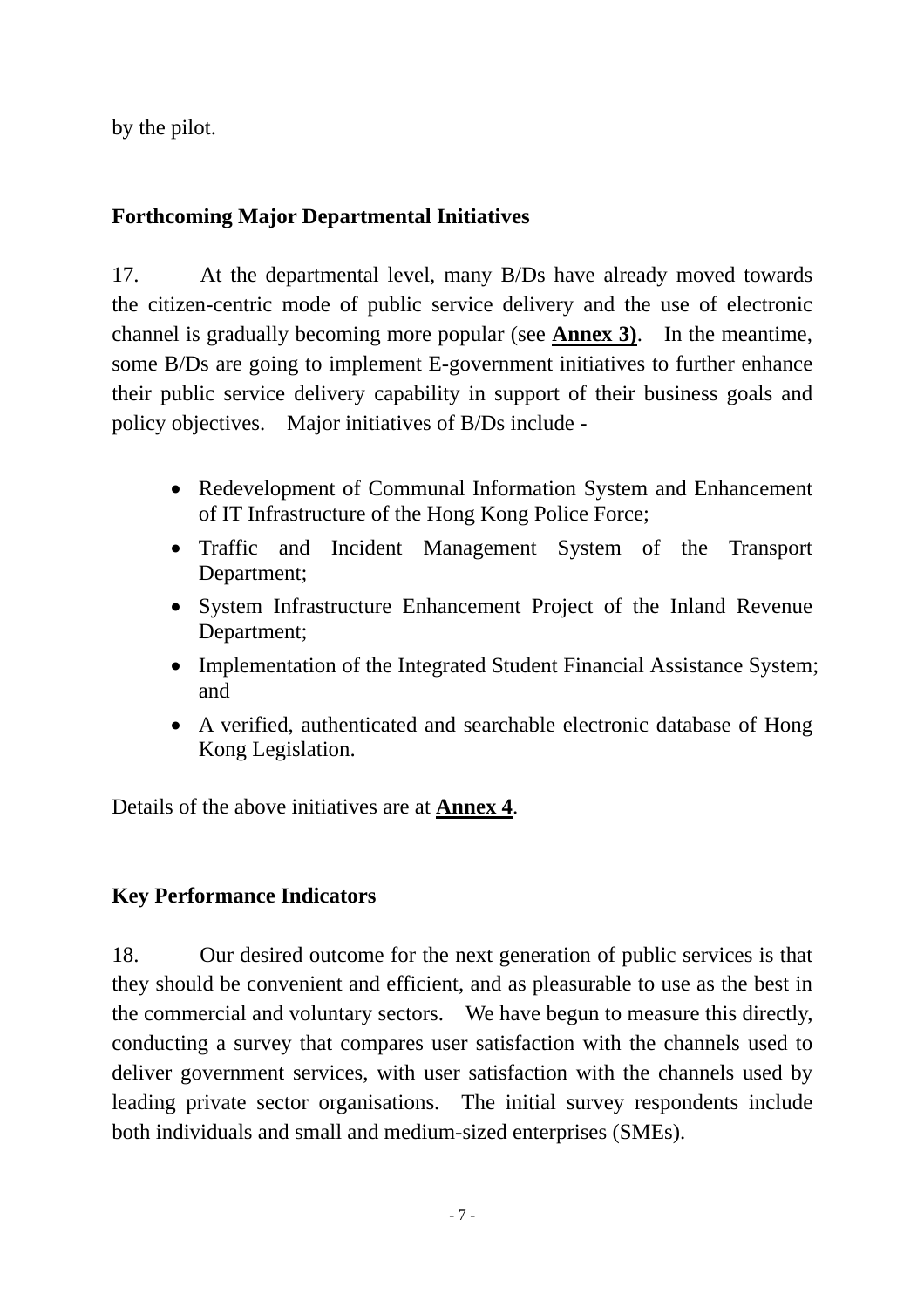- 19. We have drawn some initial conclusions from the survey
	- The Internet (including web and email) is the most commonly used channel for individuals accessing government services. The proportion using various channels during the past 12 months was -

| <b>Internet</b> | 55% |
|-----------------|-----|
| <b>Post</b>     | 37% |
| In person       | 36% |
| <b>Phone</b>    | 22% |

• User satisfaction with channels used to deliver government services was comparable to the upper quartile of the eight benchmark private sector organisations. The proportion of individual respondents who were very satisfied or somewhat satisfied with each channel was as follows -

|                     | Government      | <b>Upper quartile of</b> |  |
|---------------------|-----------------|--------------------------|--|
|                     | <b>Services</b> | private sector services  |  |
| <b>All channels</b> | 69%             | 67%                      |  |
| <b>Internet</b>     | 73%             | 71%                      |  |
| <b>Post</b>         | 62%             | n/a                      |  |
| In person           | 65%             | 57%                      |  |
| <b>Phone</b>        | 63%             | 67%                      |  |

• The picture is similar for SME respondents, except that a much larger proportion had used the in-person channel (61%) and postal channel (47%) and a marginally lower proportion had used Internet (50%) and phone (19%). User satisfaction was again comparable to the upper quartile of benchmark private organisations, though it tended to be marginally lower than the upper quartile, rather than marginally higher as was the case for individual users.

20. After reviewing the initial findings with the E-government Task Force under the Digital 21 Strategy Advisory Committee, we propose to refine the survey methodology to take account of the following factors -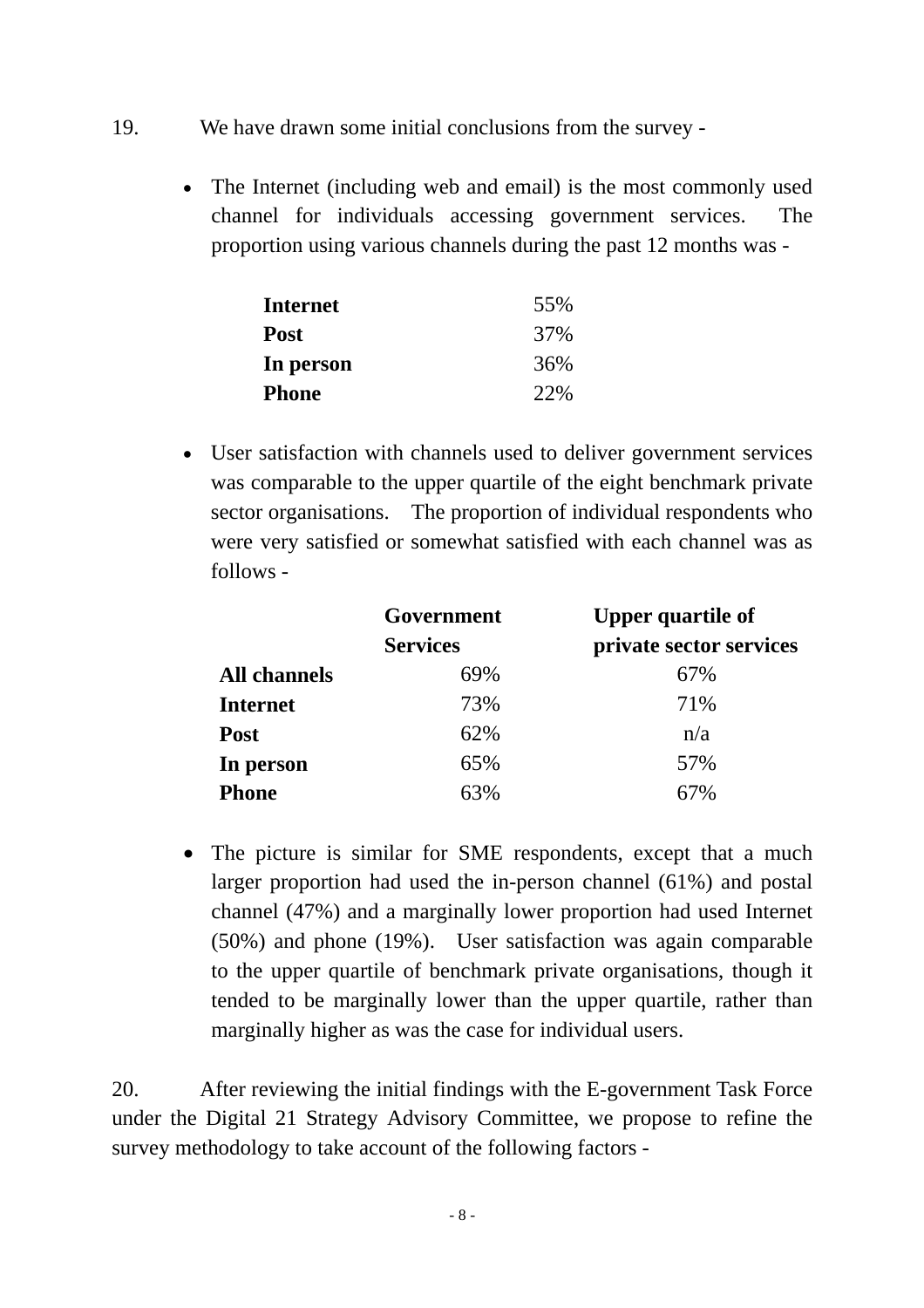- The need for a larger sample size, in order to generate meaningful data about satisfaction with less commonly used services
- The need to evaluate whether customers would prefer to use a different channel but are encountering difficulties in doing so, even though they are satisfied with the channel they are in fact using
- The need to consider whether to benchmark different departments against the most directly comparable private organisations

21. We intend to complete the survey using a refined methodology during the current financial year. In parallel, we will be discussing the initial survey findings with B/Ds and identifying any lessons for enhancement of their E-government services.

22. We have also conducted a survey<sup>2</sup> to evaluate citizens' satisfaction with GovHK. Some key results of the survey are as follows -

- (a) Users of online services of GovHK are generally satisfied (85% strongly satisfied/somewhat satisfied) with our services;
- (b) The awareness for GovHK (83%) and usage rate (62%) are high among past 3 months' Internet users<sup>3</sup>;
- (c) Users of online banking services and airline websites generally expressed that the layout of GovHK is clearer than those private services; and
- (d) More users think that the content of GovHK is well categorised than online banking websites and airline websites.

### **IT Expenditure for E-government**

23. We have earmarked HK\$1,446.1 million in the Capital Works Reserve Funds (CWRF) for carrying out the government IT programme in 2010-11, and

<sup>&</sup>lt;sup>2</sup> The survey was conducted before the launching of GovHK revamp in March 2010.

<sup>&</sup>lt;sup>3</sup> Past 3 months Internet users usually spend around 14 hours per week on the Internet mainly from home, followed by office or school. 68% usually access the Internet every day, particular for those aged 15-34.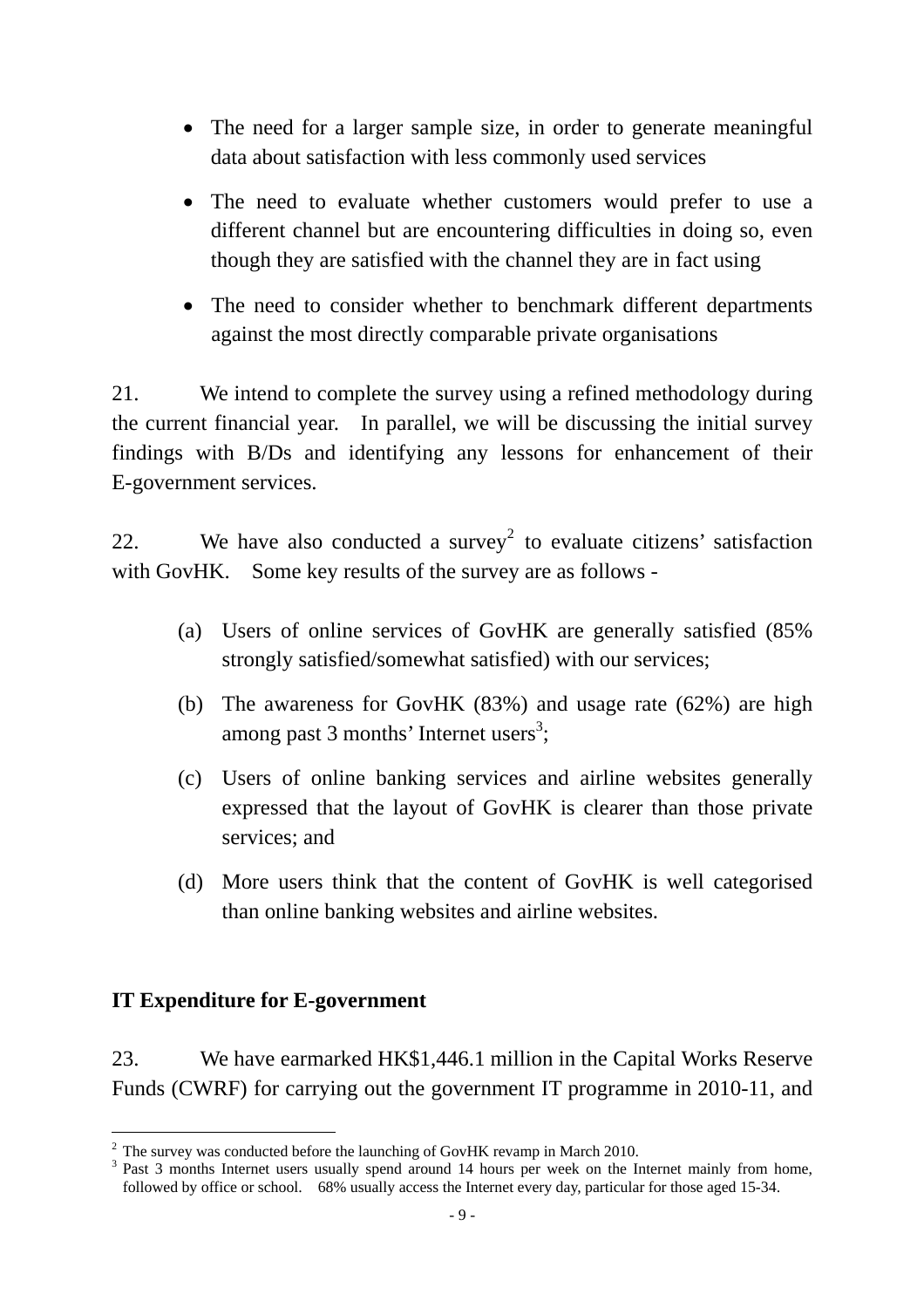we envisage that the industry will find many new business opportunities (see **Annex 5**).

### **Conclusion**

24. The Government will continue its efforts in achieving the objectives and statement of desired outcomes defined under the Digital 21 Strategy by transforming and joining-up government processes through IT. We will continue to update Members regularly on our progress and achievements on an annual basis.

**Office of the Government Chief Information Officer Commerce and Economic Development Bureau May 2010**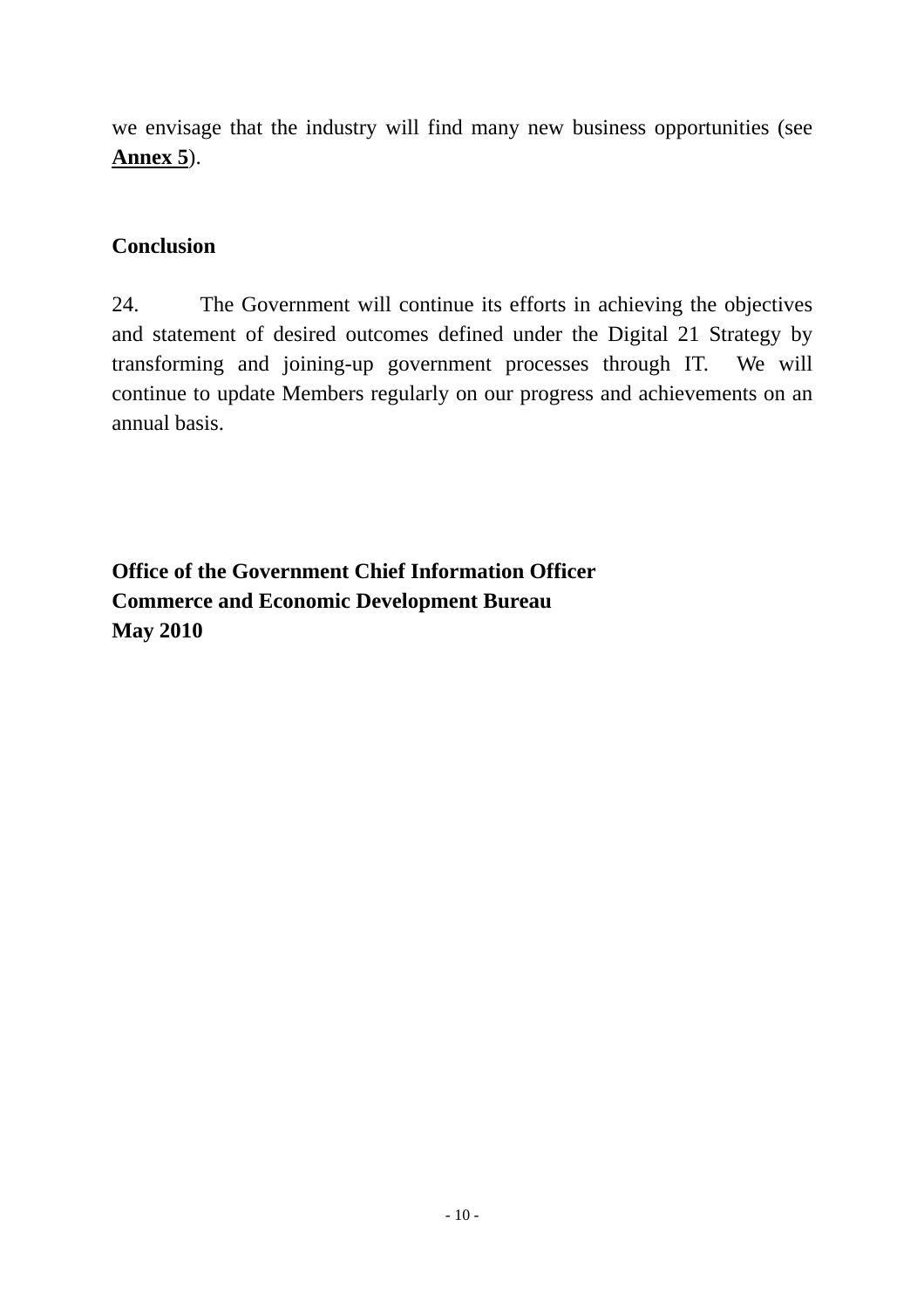#### **Annex 1**

#### **Achievements in the Past Year**

### *GovHK*

 The customer satisfaction survey conducted from November 2009 to February 2010 revealed that there has been an increasing number of regular users of GovHK (see Annexes 1-A to 1-C). Over 80% of the respondents agreed that GovHK was informative and could fulfill their needs of searching. Besides, around 80% of the respondents also considered that the layout and categorisation of information on GovHK were comparable to some major commercial portals.

2. In response to citizens' comments on the look and feel of GovHK in previous customer satisfaction surveys, we launched the revamped GovHK in March 2010 to enhance the user experience of GovHK and provide the services they need in a more efficient and effective manner. We introduced some new features, including smart menu, goal-oriented approach, personalised colours, shared GovHK and government forms. We have also enhanced the Change of Address online service to cover more B/Ds and non-governmental organisations.

3. In view of the increasing trend of mobile access to the Internet, a new mobile/accessible version, "One-click-access Mobile GovHK", has been launched in March 2010 as well to feature not only the full content of GovHK, but also enable access to dynamic data and government videos in just one-click in leading mobile devices. In the mobile/accessible version, all contents are packaged in an optimised size and format so that users can look up public information through a mobile device anytime, anywhere. This version is also designed to cater for the specific needs of the visually impaired users.

### *Pilot Scheme on Paper-less Meeting*

4. The OGCIO has launched a pilot scheme to encourage the use of paper-less meeting solution in Government since October 2009 to facilitate the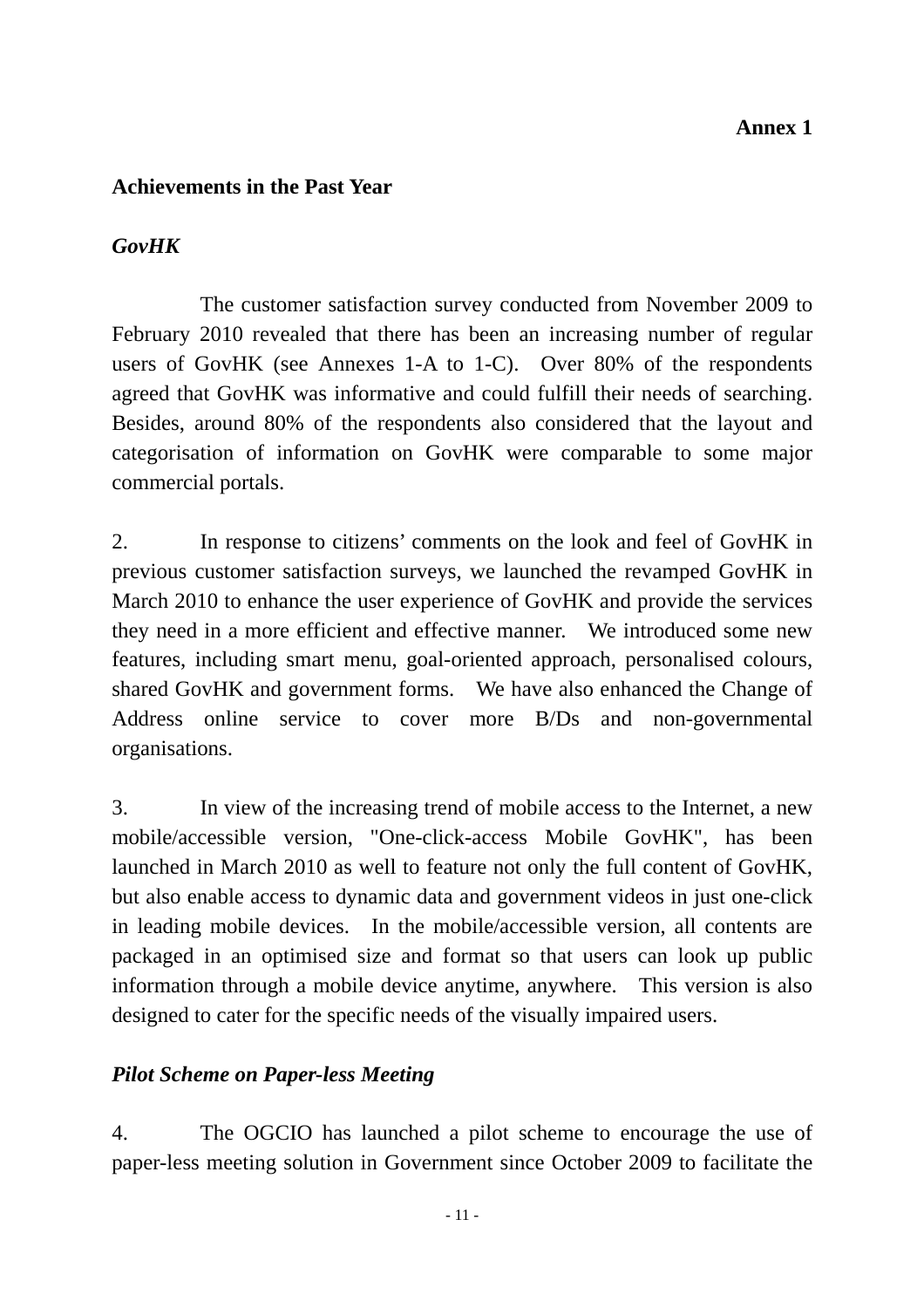new way of convening meetings in paper-less and more efficient manner. It also serves to promote an environmental-friendly means of information sharing by reducing the use of paper. Bureaux/Offices have also started their planning and arrangement for the implementation of the initiative gradually.

#### *Electronic Procurement*

5. Following the production launch of the Procurement Portal in June 2008, the remaining E-procurement initiatives, namely workflow, E-catalogue and E-sourcing have been implemented and rolled out progressively to the pilot departments (namely the OGCIO, the Immigration Department and the Environmental Protection Department) and suppliers since September 2009.

6. We expect that the E-procurement initiatives will facilitate better sourcing, streamline the procurement workflow and encourage adoption of e-commerce in the supplier community. After the full operation of the pilot E-procurement initiatives in the first half of 2010, we will collaborate with the three pilot departments and relevant stakeholders to review the outcome in the latter part of 2010 and propose the way forward.

### *Electronic Health Record (eHR)*

7. The Government is committed to developing a territory-wide patient-oriented eHR system where individual records are owned by the patients. Participation will be on a voluntary basis and sharing of patients' health records between healthcare professionals in both public and private sectors is subject to patients' express and informed consent. The eHR system, which serves as an essential infrastructure for implementing the healthcare reform, will enhance continuity of care for patients and efficiency of healthcare by providing a platform for seamless integration and interface of healthcare services at different levels of care from primary care doctors to hospitals.

8. The Finance Committee approved in July 2009 a commitment of \$702 million for implementing the first stage of the territory-wide patient-oriented eHR Programme from 2009-10 to 2013-14 and an eHR Office was set up in the Food and Health Bureau (FHB) in July 2009 to spearhead and coordinate the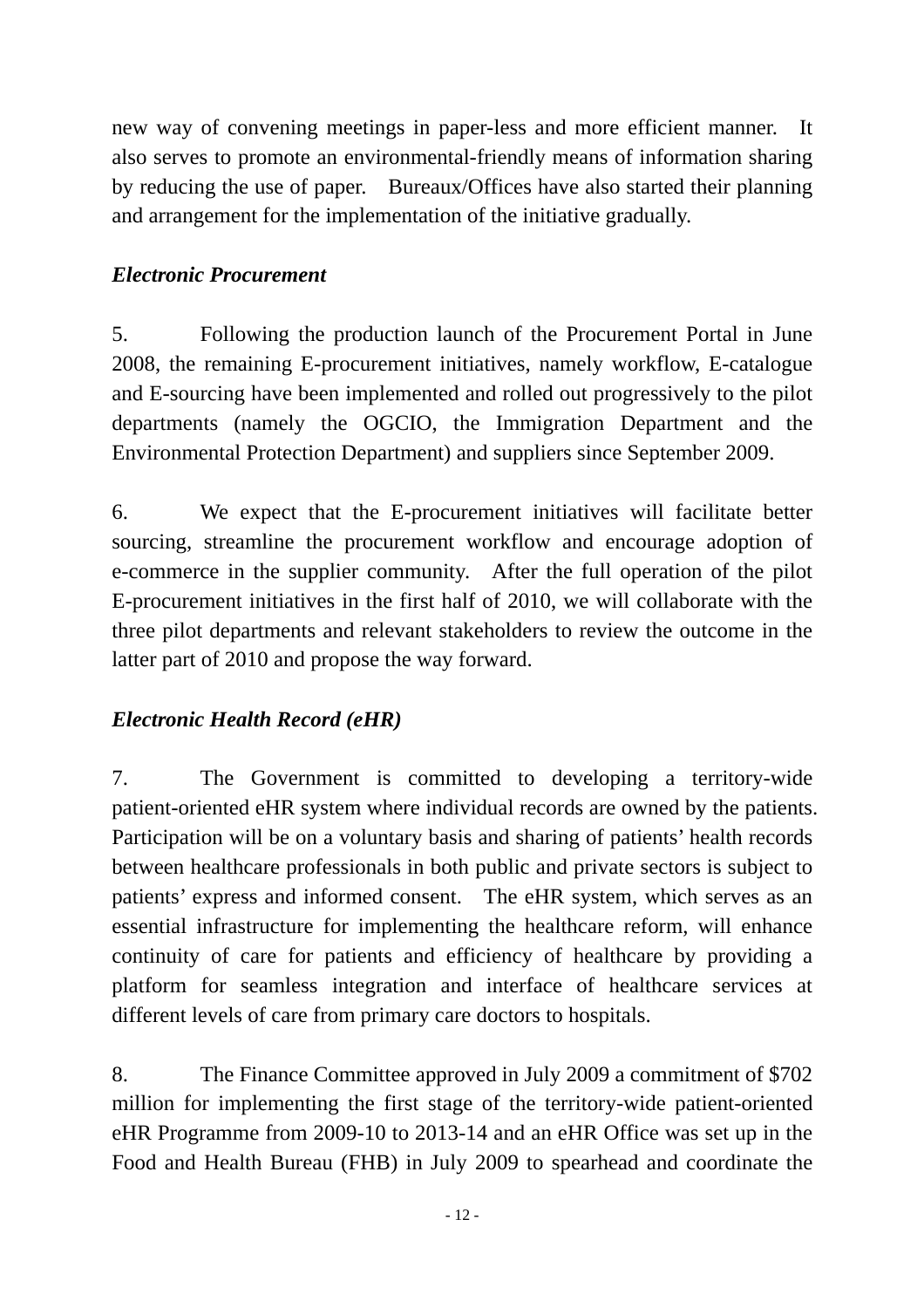development of the eHR Programme, with the technical support from Hospital Authority (HA), the steer of the eHealth Record Programme Steering Committee<sup>4</sup>, and the guidance from the Steering Committee and its Working Groups<sup>5</sup>.

- 9. The targets of the first stage eHR programme are
	- (a) to have the eHR sharing platform as an essential healthcare infrastructure ready by 2013-14 for connection with all public and participating private hospitals;
	- (b) to have electronic medical/patient record systems or other health information systems in the market for connection to the eHR sharing platform; and
	- (c) to formulate a legal framework for the eHR sharing system to protect data privacy and security prior to commissioning of the system.

10. We plan to streamline the patient enrolment and improve the security and accuracy by using the card face data of smart Hong Kong Identity Cards in the registration process of the Public Private Interface - Electronic Patient Record Sharing Pilot Project<sup>6</sup> (PPI-ePR) starting in the third quarter 2010. As at 15 April 2010, over 89 000 patients have enrolled to PPI-ePR. The use of smart Hong Kong Identity Card by the patient will be entirely voluntary.

11. The eHR Office will consult the relevant professions, stakeholders and the public in 2010-11 on issues such as voluntary participation; authorisation; consent for record access and the long-term legal framework required for the protection of privacy and security of eHR data.

l <sup>4</sup> The eHealth Record Programme Steering Committee comprises representatives from FHB, Department of Health, Efficiency Unit, OGCIO, HA, and other relevant B/Ds.

<sup>&</sup>lt;sup>5</sup> The Steering Committee on eHR Sharing and its Working Groups comprise members from both the public and private sector stakeholders.

<sup>&</sup>lt;sup>6</sup> PPI-ePR is developed and operated by HA and it was expanded in 2008 under the auspices of the Steering Committee on eHR sharing as part of the initiative to take forward the development of eHR. PPI-ePR allows a duly authorised healthcare provider with the consent and authorisation code of a patient to access the patient's clinical information at HA.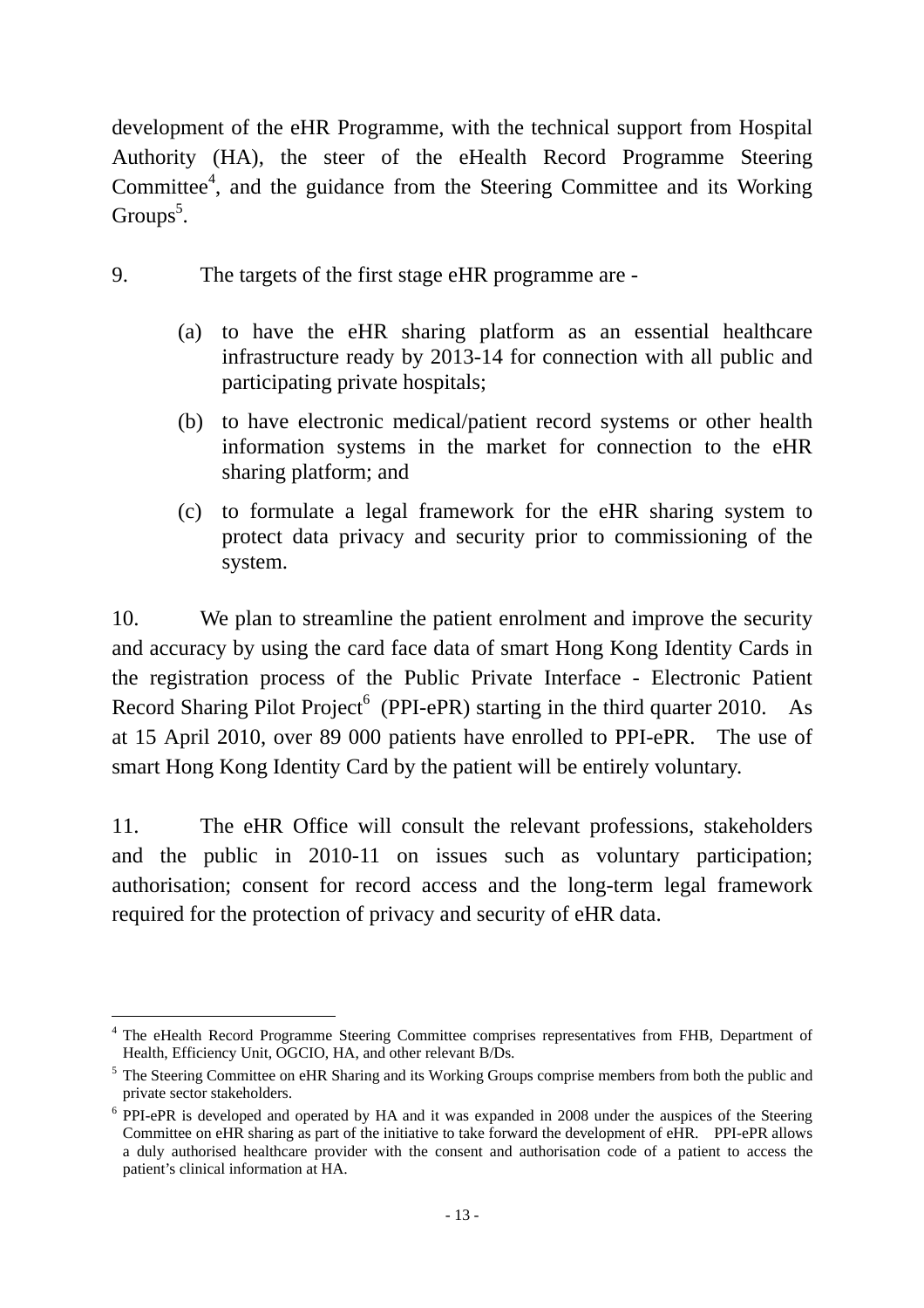### *Using smart ID card for elderly healthcare voucher*

12. The Elderly Health Care Voucher Pilot Scheme was launched on 1 January 2009. As at 18 April 2010, over 2 600 healthcare service providers have enrolled, and the Department of Health has handled over 560 000 voucher claims. To further simplify the procedures and afford greater convenience to elders, the Government will, subject to the technical feasibility, make use of the "card face data function" in the chips of smart Hong Kong Identity Cards for registration and claiming for the use of elderly healthcare voucher.

### *Road Cargo System*

13. The Road Cargo System (ROCARS) is built for Hong Kong to keep abreast with global, regional and national developments in moving towards electronic customs clearance which would strengthen Hong Kong's competitiveness as an international trading centre.

14. The Customs and Excise Department (C&ED) launched the ROCARS to start a trial run in March 2010. The ROCARS provides e-services for the industry stakeholders concerned to submit electronic advance cargo information to C&ED before the cargo consignment enters or exits Hong Kong by truck for customs clearance of road cargoes as well as enables C&ED to conduct risk profiling in advance. Therefore, the cross-boundary trucks, except those selected for inspection, can enjoy seamless customs clearance at the land boundary and the cross-boundary cargo movement can be expedited at the same time.

### *Pilot scheme on Express e-Channel at Lo Wu Control Point*

15. Since the production launch on 3 March 2009 by the Immigration Department (ImmD), the pilot scheme has received positive response and the average clearance time has shortened from 12 seconds to 8 seconds as compared with the traditional e-channels. Currently, there are 20 Express e-Channels installed at the Lo Wu Control Point. As at 15 April 2010, around 1.05 million Hong Kong residents have enrolled and over 21.2 million passenger movements have been recorded. In view of the scheme being well received by the public,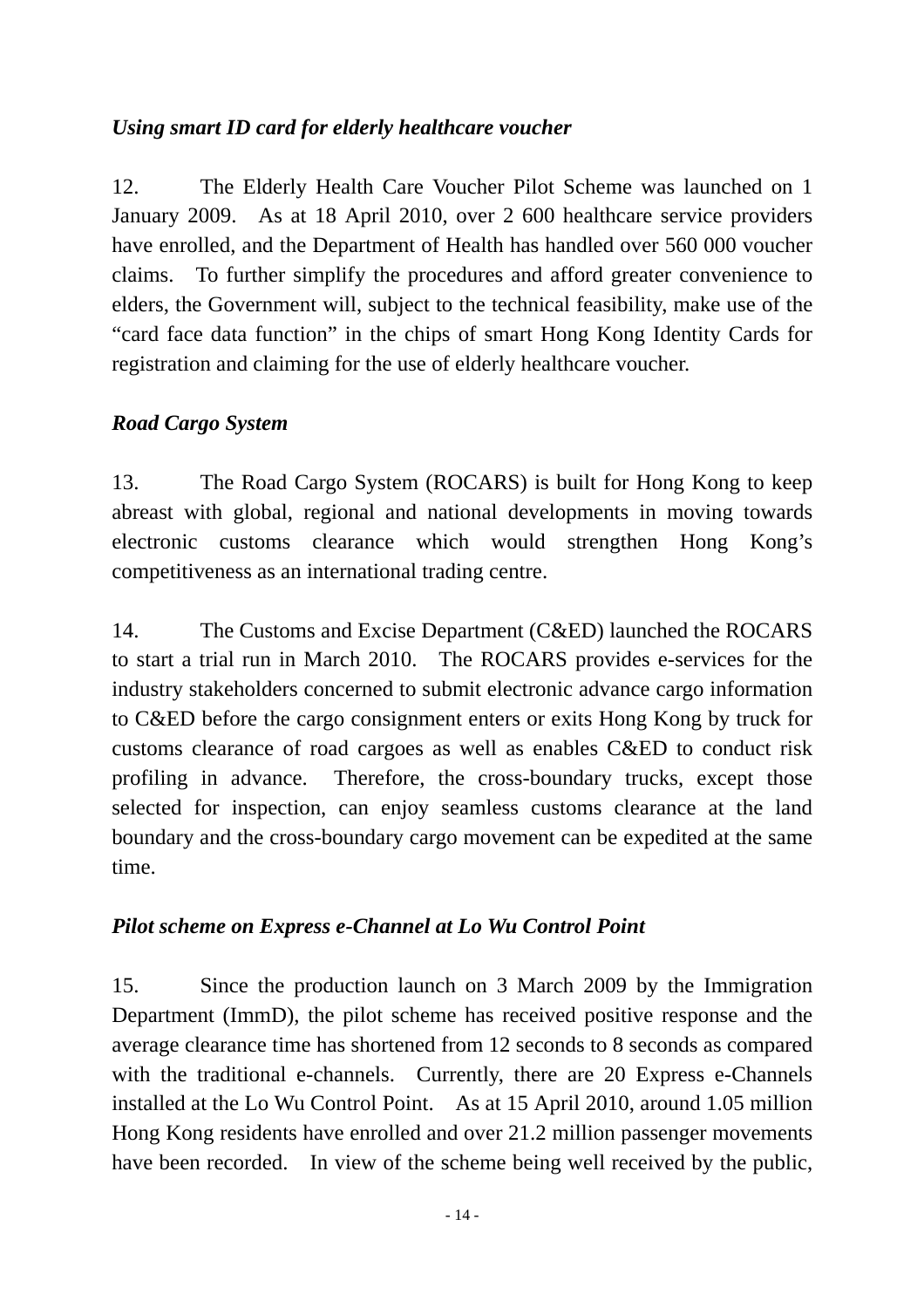the ImmD will plan to install more Express e-Channels at the Lo Wu Control Point and consider extending the Express e-Channel service to other control points.

#### *Client Information System*

16. To provide better and more effective client services, the Social Welfare Department (SWD) is implementing the Client Information System (CIS) which will be launched to production in June 2010. The CIS will automate and streamline case management process, as well as collect and share client information across SWD to facilitate operational, management and planning purposes. It will provide caseworkers with as much information as possible to facilitate timely care planning, intervention and service delivery. The CIS also generates useful management information for service planning purposes, for example, the tracking of an increasing number of child abuse and neglect cases to allow SWD to adequately allocate resources for prevention and intervention services.

### *Government Financial Management Information System (GFMIS)*

17. The GFMIS serves some 5 400 users in various B/Ds service-wide to enable the government accounting and financial management operations and processes to be conducted in a more efficient and effective manner, support informed decision making, and provide functionalities to meet both the cash-based and accrual-based financial reporting requirements. All modules of the system were implemented in August 2009.

## *Implementing online applications for incorporation of companies and filing of company documents*

18. The Companies Registry is developing Phase II of the Integrated Companies Registry Information System (ICRIS II) which will come on stream in 2010-11. ICRIS II will provide on-line applications for incorporation of companies and filing of company documents, and provide a one-stop service for company incorporation and business registration to the business community. With the electronic one-stop service in place, the time required for company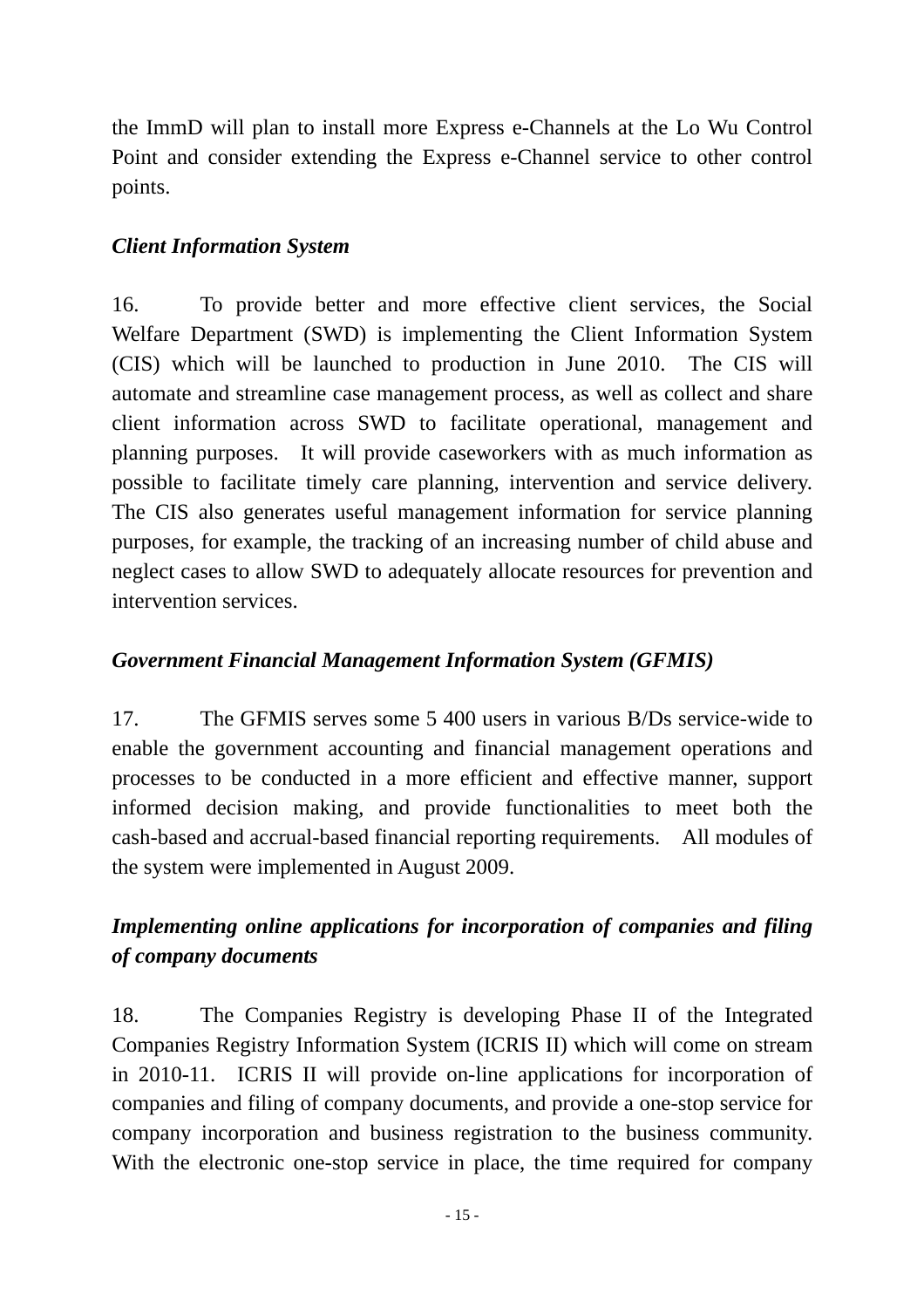incorporation and business registration will be shortened from four working days to less than one day. Other than enhancing efficiency and transparency of the registration and filing service, ICRIS II also creates new service capabilities to facilitate a more business-friendly environment that enhances Hong Kong's overall competitiveness and ease of starting a business in Hong Kong.

#### *Establishing One-Stop Shop IT system for helping the job-seekers*

19. The Labour Department (LD) will implement a One-Stop Shop IT System (OSSS) to support the case management operation of the pioneer one-stop employment and training centre to be set up in Tin Shui Wai as announced in the 2009-10 Policy Address. The OSSS will enable information sharing among LD, Social Welfare Department, Employees Retraining Board and relevant non-governmental organisations and support the parties in offering one-stop employment and training/retraining services to job-seekers. The OSSS is planned for production launch upon the opening of the pioneer centre in early 2011.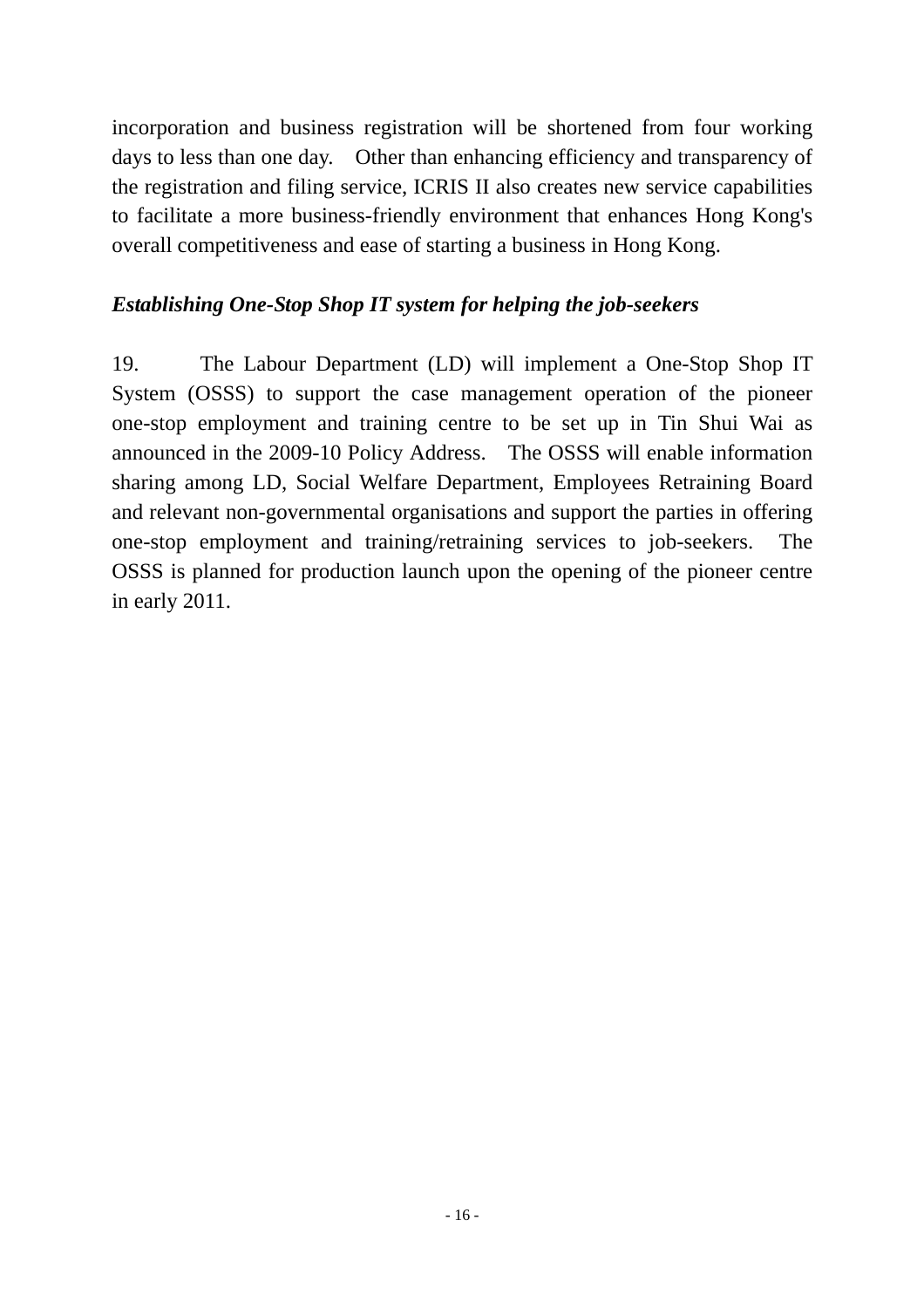**Trend on Average Daily Visits per Month on GovHK (since soft launch) from September 2006 to March 2010<sup>7</sup>** 



<sup>-&</sup>lt;br>7 With the implementation of a new web analytical tool, different criteria for capturing the website access statistics has been used. The present statistics collection mechanism is more precise because the statistics on individual workstation, rather than individual web server, can be captured. As a result, there is a surge in the number of visitors.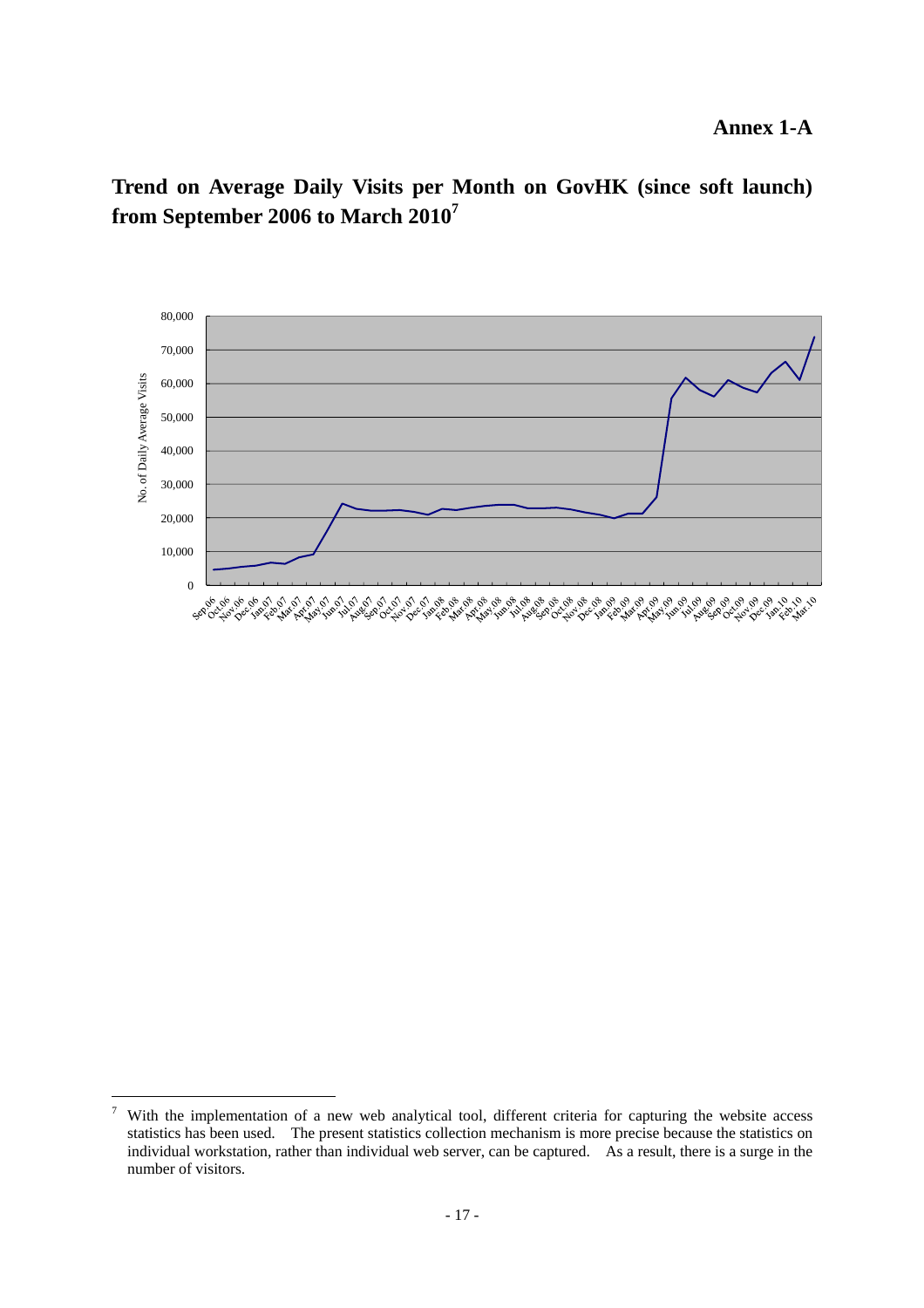**Trend on Average Daily Page Views per Visit per Month on GovHK (since soft launch) from September 2006 to March 20108** 



 $\overline{a}$ 

<sup>8</sup> With the implementation of a new web analytical tool, different criteria for capturing the website access statistics has been used. The present statistics collection mechanism is more precise because non-human traffics (e.g. page views generated from search engines) will be excluded. Moreover, with the launch of revamped GovHK in late March 2010, we envisage that there will be a further drop in page views as visitors can make use of the smart menu and go through less pages to browse their required information and services on GovHK. This leads to a drop in daily page viewed per visitor.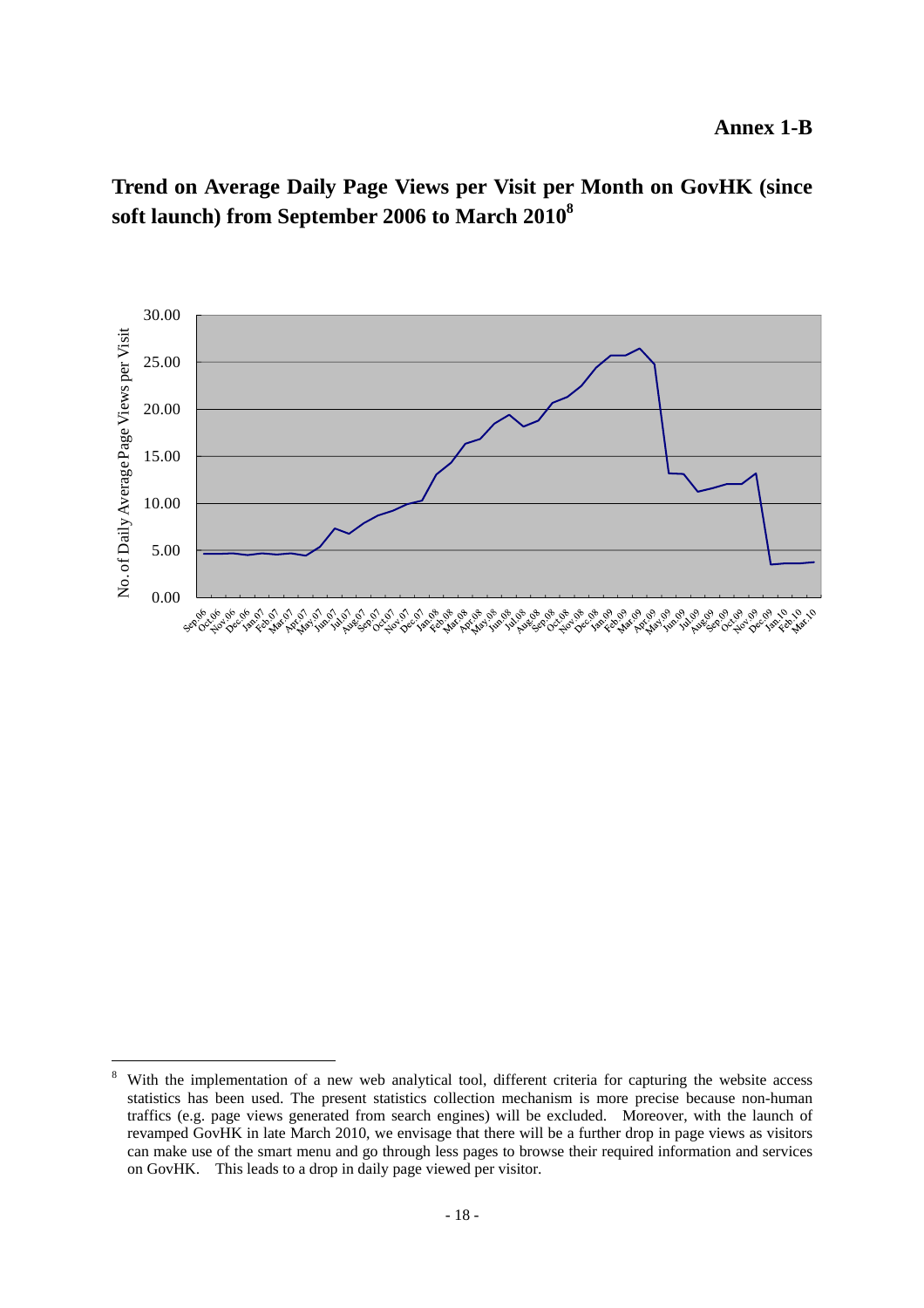| <b>Key Indicators</b>                        | 2006 | 2007 | 2008 | 2009 |
|----------------------------------------------|------|------|------|------|
| <b>Respondents liked GovHK</b>               | 83%  | 87%  | 87%  | 85%  |
| Respondents would use<br>GovHK in the future | 91%  | 95%  | 94%  | 94%  |

# **GovHK Customer Satisfaction Survey from 2006 to 2009**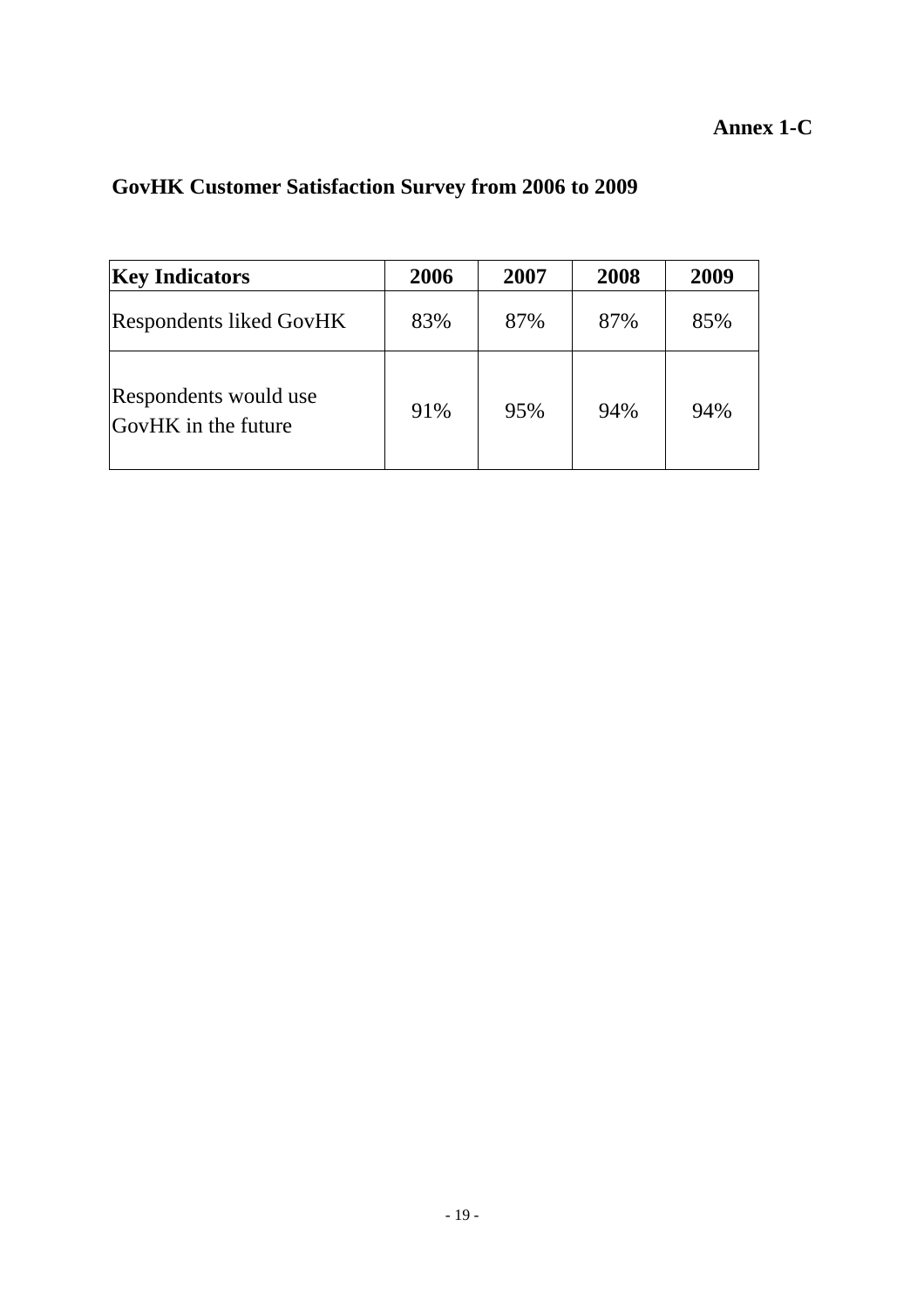#### **Main Areas of the Pan-Government IT Strategy**

#### *Governance on IT Investments*

 In order to align IT investments with government policy/departmental objectives and to take full benefits of the new market offerings such as the pay-per-use business model, we will establish a comprehensive management framework for the Government to make decisions about IT investments, assure their quality and measure their strategic impact and success.

#### *IT-enabled Business Transformation*

2. To improve the efficiency and quality of electronic services and enhance customer experience, the OGCIO has already been developing programmes that foster joined-up processes and common services in the Government. Based on the experience of the initiatives currently in progress, such as the pilot schemes of paper-less meeting and E-procurement, we will continue to identify and implement similar initiatives across the Government. During this process, the Government will also play an exemplar role in greening the environment and reducing carbon footprint, by way of using computing resources efficiently as well as minimising the environmental impact with the help of ICT services.

#### *Information and Data Management*

3. Electronic Information Management (EIM) is an important business process to ensure that proper records are maintained and that information can be made readily available for operational use, knowledge sharing and decision support. The OGCIO have engaged four other B/Ds, namely the Communications and Technology Branch of Commerce and Economic Development Bureau, the Drainage Services Department, the Legal Aid Department and the Rating and Valuation Department to collaborate to define departmental EIM strategies, taking into consideration the security, privacy and information protection requirements, with a view to developing a framework in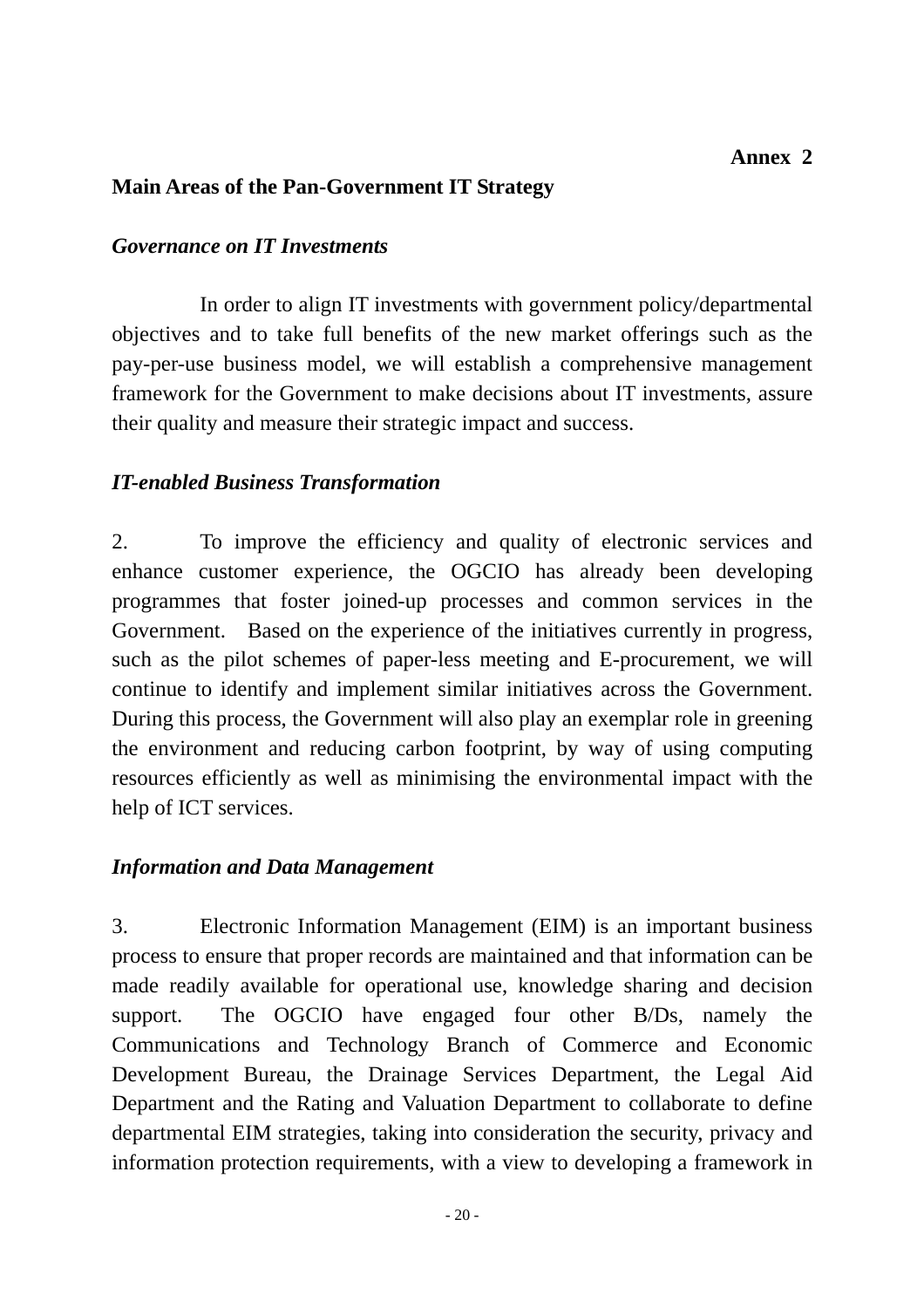the second half of 2010 to facilitate the wider EIM implementation in the Government.

4. We will also assess the likely impact of changes in infrastructure, technology and user behaviour to the Government Information Security Management Framework. This will further protect government information assets against loss, misuse, disclosure, damage or unavailability, and enhance public confidence in the adoption of E-government services.

#### *Technology Architecture and Infrastructure*

5. Proper adoption of technologies by the government is critical to improving the quality for delivering new services, ensuring security / control, improving efficiencies and at the same time protecting our investments. In view of the rapid advancements in technologies such as cloud computing and increasing expectations from the customers, there is a need for a continual review and evaluation process for providing an interoperable and sharable infrastructure in supporting the new government policies and programmes. The target is to enable the inter-linking to and from different platforms e.g. government-to-government (G2G), government-to-business (G2B), government-to-citizen (G2C), etc. while still maintaining the security and integrity needs in our government systems architecture.

#### *Human Resources*

6. Successful implementation of the Pan-Government IT Strategy requires a sustainable and robust government IT workforce, in terms of capacities and capabilities, to harness the benefits of ICT for the Government and society. The OGCIO has already developed a Continuing Professional Development (CPD) process to recognise and develop our competencies and competitiveness to a higher level to meet the challenges of tomorrow. Riding on the Government IT Skills Framework (GISF) and the Core Competencies Framework for the Government IT Profession, the CPD process aims to facilitate government IT professionals to identify the skills and the levels of skill required, to understand the strengths and weaknesses, and to identify the skill gaps and development needs for personal and career development. We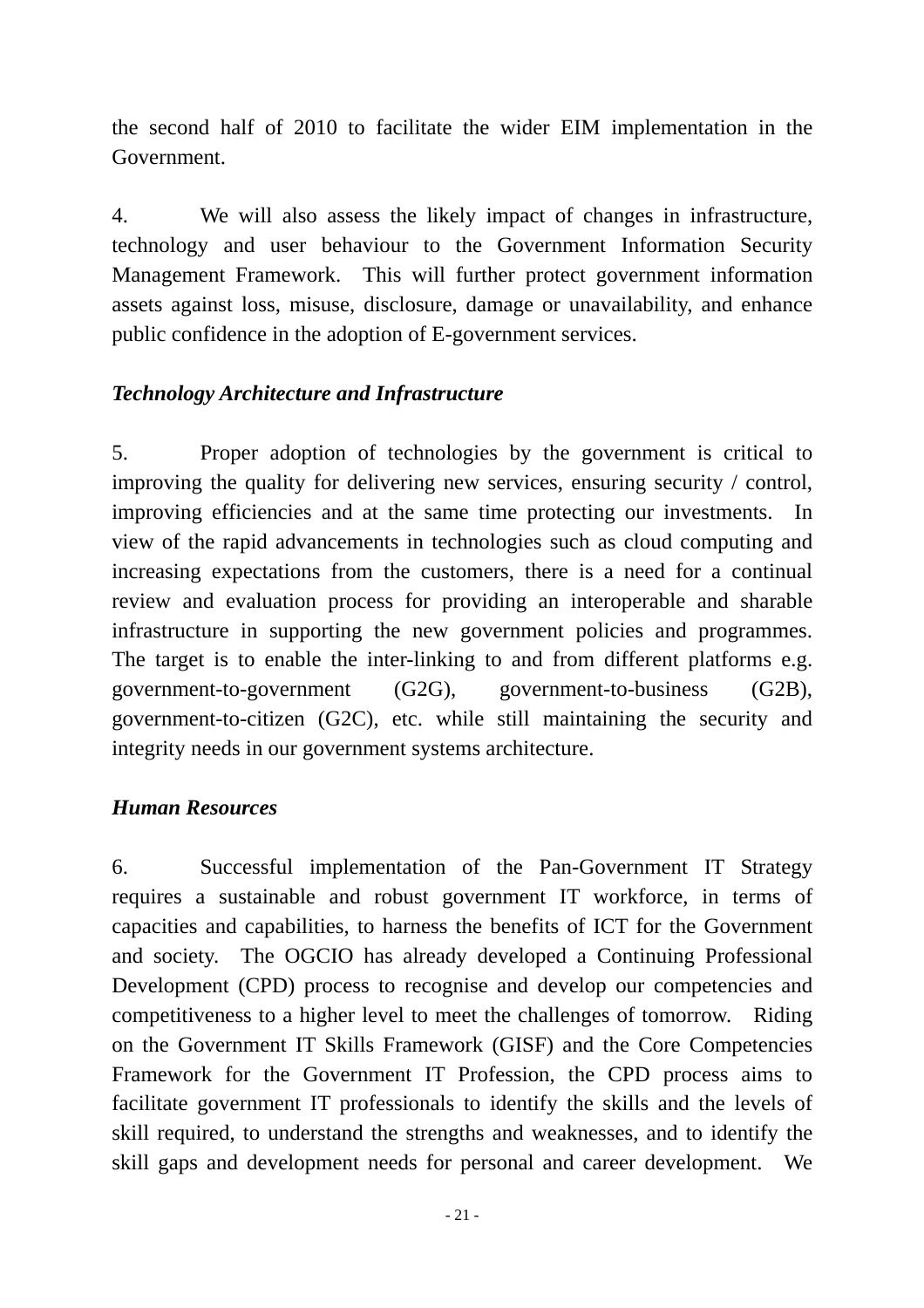have also embarked on forming the Professional Practice Communities of government IT professionals to develop best practice approaches and the Business Domain Communities to facilitate cross fertilisation of knowledge and expertise between IT professionals and business leaders for IT exploitation in specific business and policy domains.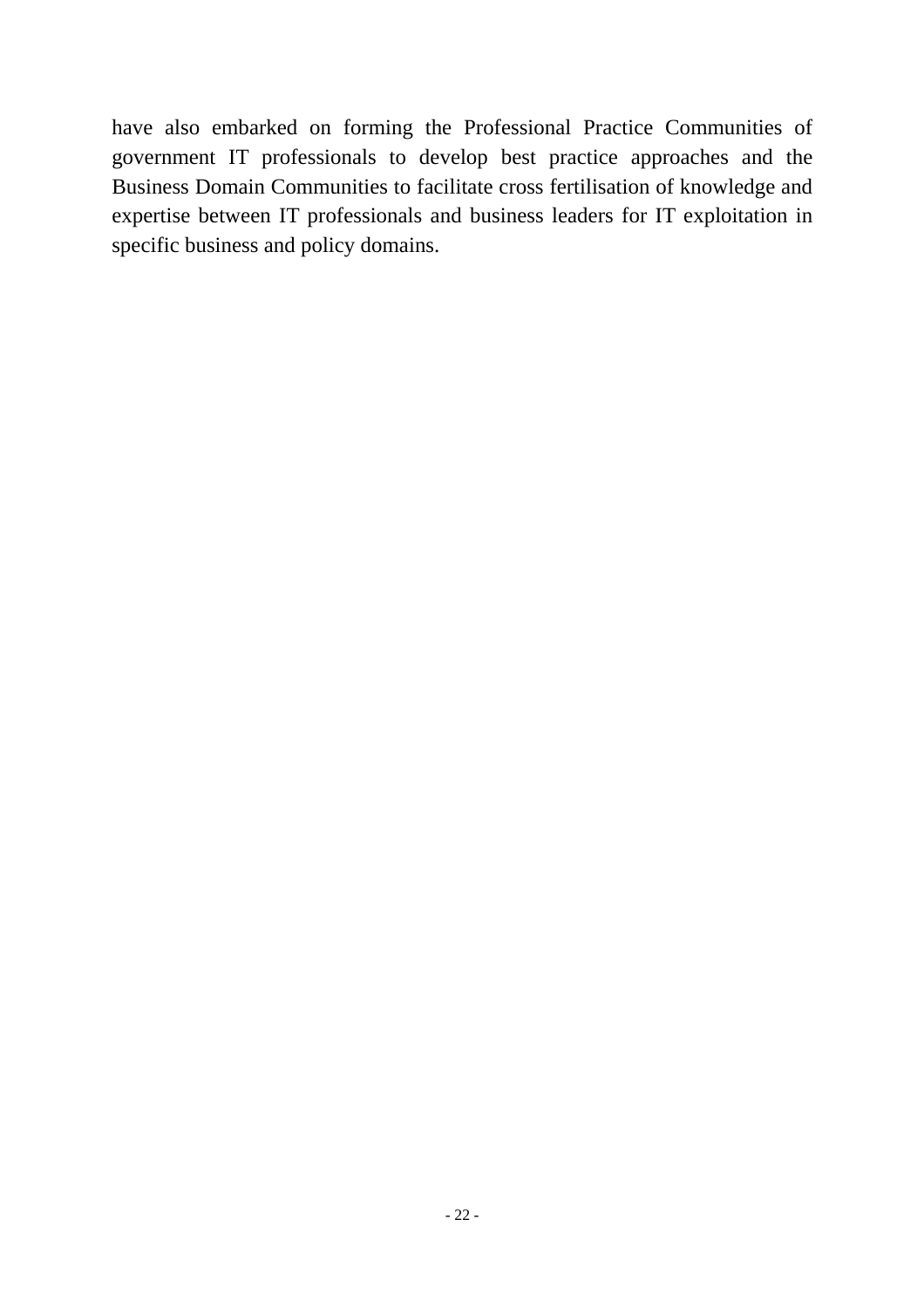

### **A. Popular E-Services Usage Statistics (e-transaction volume) from Year 2004-05 to 2009-10**

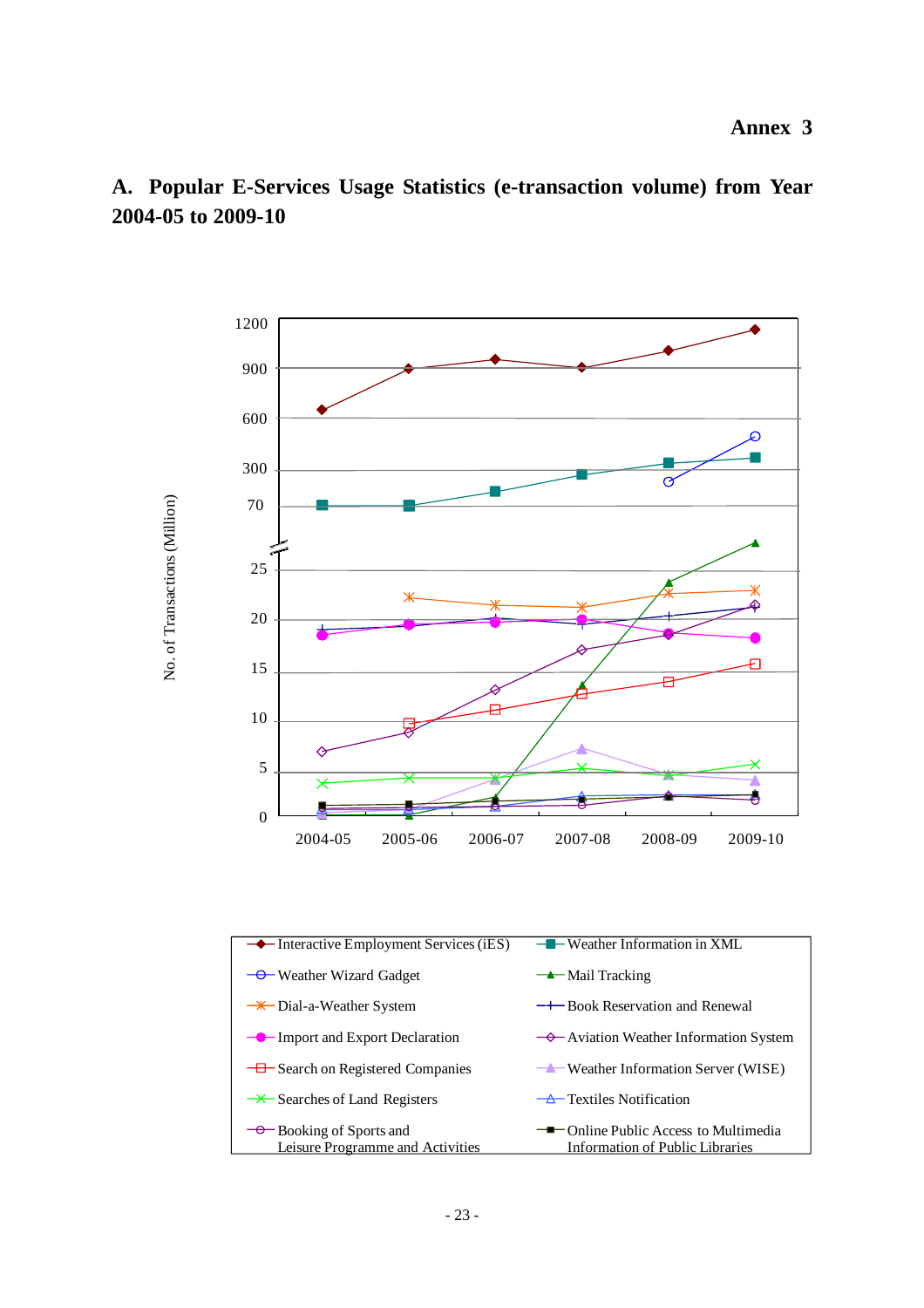**B. Popular E-Services Usage Statistics (e-options over all available options)9 from Year 2006-07 to 2009-10** 



<sup>-&</sup>lt;br>9 The popular e-services shown in Chart B are those having both e-option and other service delivery channels in Chart A.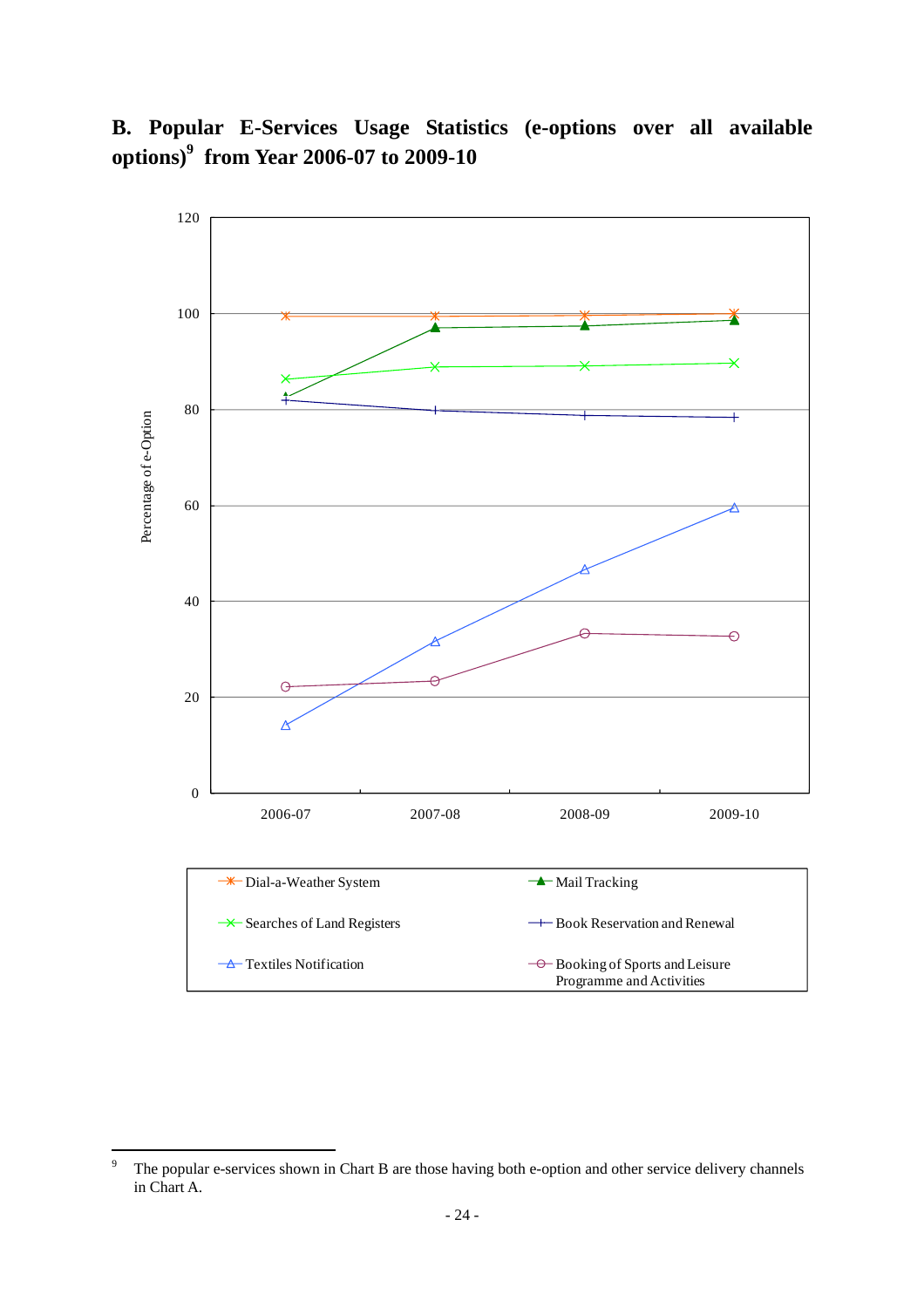#### **Annex 4**

#### **Forthcoming Major Departmental Initiatives**

## *Redevelopment of Communal Information System and Enhancement of IT Infrastructure of the Hong Kong Police Force*

 The Hong Kong Police Force (HKPF) will develop the next generation of Communal Information System (CIS) which was launched in 1997. The new CIS will support operation of each police station throughout the case cycle from receipt of reports from public to investigation, detention, conviction till case closure so as to provide more responsive police service. It will also provide an enhanced e-service on non-life threatening cases. The new CIS is planned for operation in 2015.

2. In addition to the development of the CIS, HKPF will enhance the existing IT infrastructure through virtualisation technology to meet new business challenges. The enhanced infrastructure, which will support data-centric architecture, will enable HKPF to manage the administration of servers, user access control and application change control more effectively, and hence improve HKPF's information management and accessibility, enhance operational mobility and efficiency as well as mitigate data leakage risk. It will also provide a common platform for integration of applications, data storage and standardised user interface to promote user friendliness.

## *Provision of Traffic and Incident Management System in the Transport Department*

3. The Transport Department (TD) plans to install a Traffic and Incident Management System (TIMS) for more effective and efficient traffic and incident management so as to minimise traffic impact and inconvenience to road users and the public. The TIMS will automate and integrate various existing incident management processes such as detection, verification, monitoring, impact analysis, response measures and information dissemination. TD will consult the Transport Panel on the proposal in the second quarter of 2010, and plans to seek funding approval of the Finance Committee in 2010-11.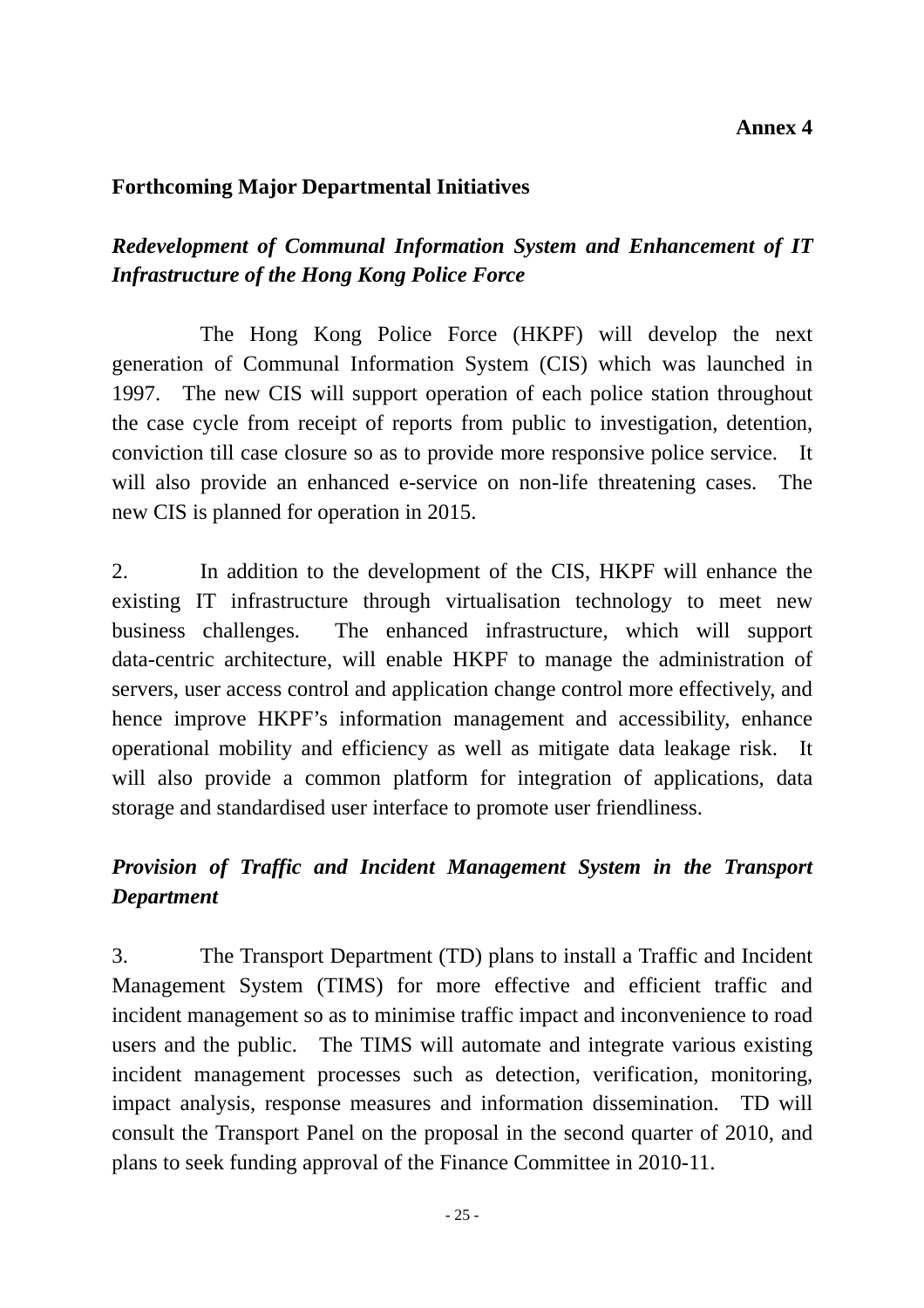## *System Infrastructure Enhancement Project of the Inland Revenue Department*

4. To maintain a secure and reliable system to meet operational requirements effectively, the Inland Revenue Department (IRD) will upgrade the IT infrastructure so as to leverage new technology to improve the efficiency and sustain the ongoing operation of the computer systems. An upgraded IT infrastructure deploying up-to-date technology will bring about a more open and flexible system architecture which will better equip the IRD to meet the increasing demands of the public and fast changing business environment. The upgraded system will shorten the time required for daily housekeeping and system backup, enabling IRD to enhance the system availability of eTAX under GovHK and reduce the service break for online enquiry of taxpayer assessment notices from the existing 4 hours to 1 hour per day.

#### *Implementation of the Integrated Student Financial Assistance System*

5. To improve the operation and administration of the student financial assistance schemes, the Student Financial Assistance Agency (SFAA) will implement the Integrated Student Financial Assistance System in three phases from 2011 to 2016. The new system will provide operationally integrated and new advance functionalities to various functional units with a view to enhancing the management of various student financial assistance schemes and scholarship schemes from capturing of application details to processing of application, arrangement of payment and management of loan accounts. It will also support provision of new convenient e-services under GovHK to the public by enabling the applicants to submit applications, enquire progress and manage their loan accounts online through Internet. Moreover, it will strengthen the readiness for future development in terms of capacity and capability in supporting new schemes and enhancements to the existing schemes that may be introduced in future.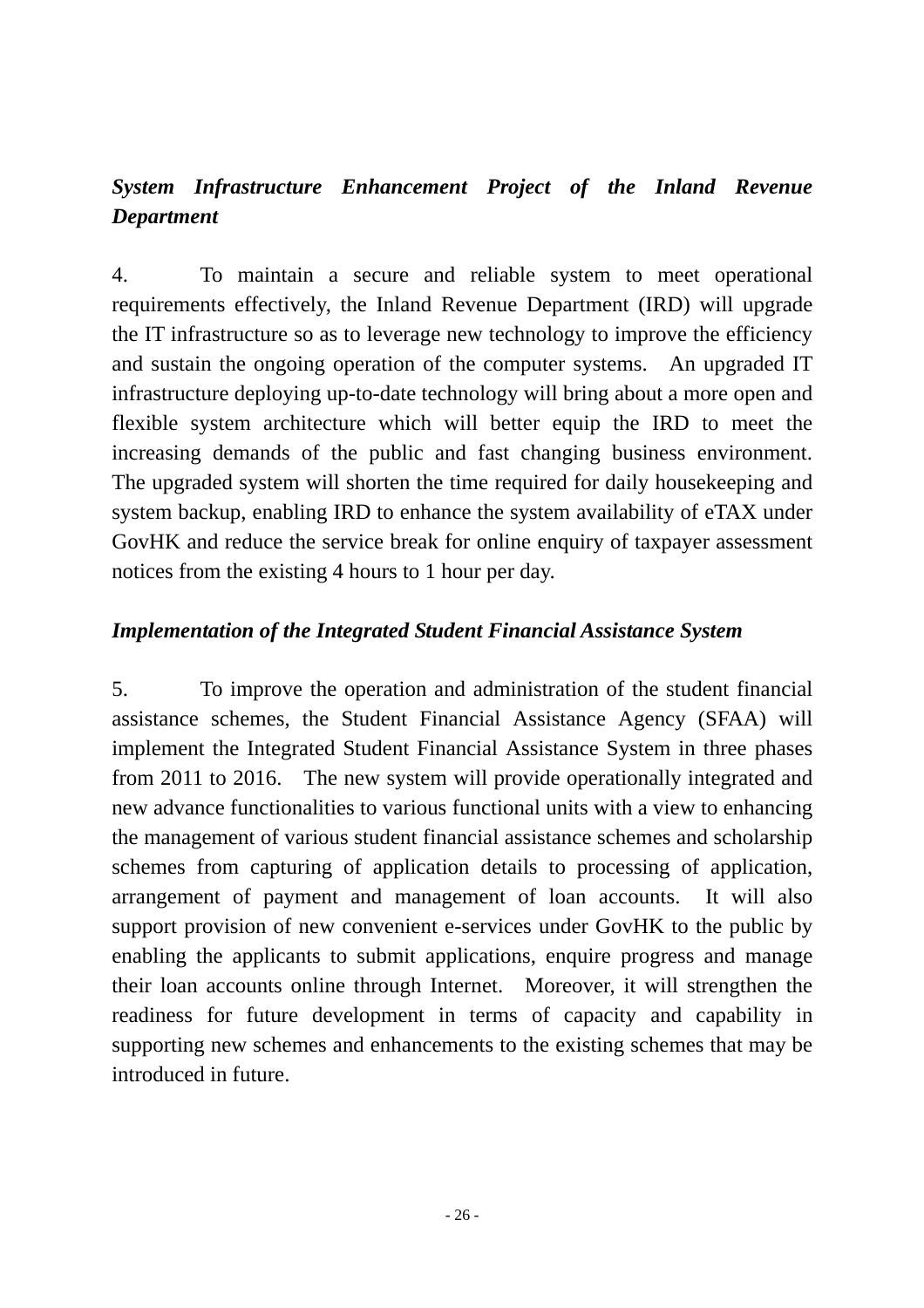## *A verified, authenticated and searchable electronic database of Hong Kong Legislation*

6. The Department of Justice (DoJ) will implement an authenticated electronic database of Hong Kong legislation. The new system will improve the workflow, accuracy and timeliness for legislation compilation, so as to facilitate DoJ to maintain a verified, authenticated and searchable electronic database of Hong Kong legislation with legal status. At the same time, it will deliver e-services by providing the public with free and convenient access to the accurate and timely updated Hong Kong legislation with legal status over the Internet, which will greatly improve the image of DoJ and the Government as a whole. This is in line with the aspiration of Hong Kong to become the regional hub for legal services and dispute resolution and the Government's initiative to become a leading digital city. The system is planned for implementation in two phases in 2014 and 2015.